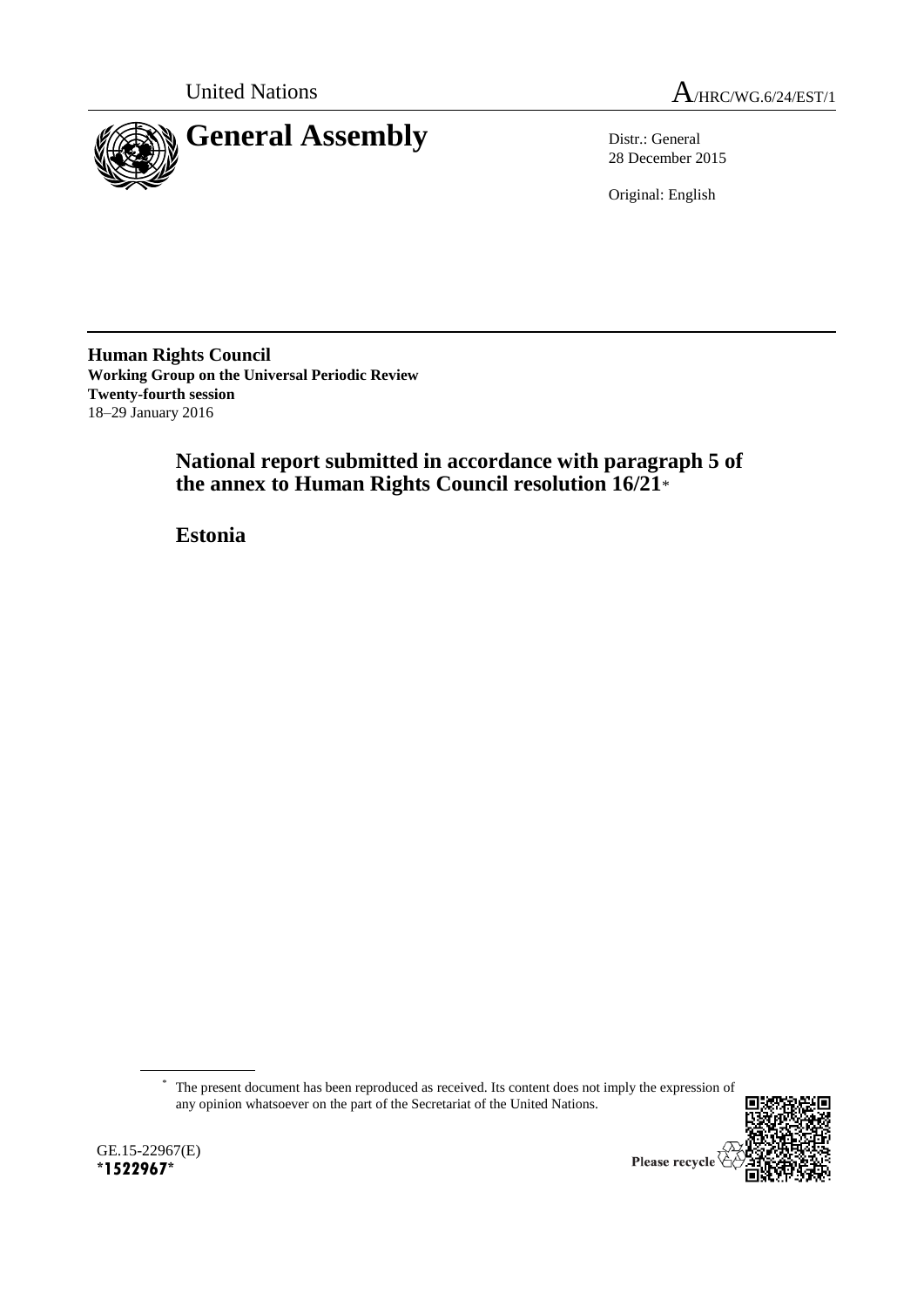# **I. Methodology**

1. This report for the second universal periodic review (UPR) has been compiled by the Ministry of Foreign Affairs in accordance with the Human Rights Council guidelines. It is based on Estonian national reports on implementing human rights instruments, national action plans and policies on human rights and their implementation reports, as well as inputs provided by government agencies and non-governmental organisations (NGOs). The report covers the human rights developments that have received attention in the recent years.

2. The report follows the first UPR which took place in 2011 and the report on the implementation of the accepted recommendations, which Estonia submitted in March 2014.

3. The report was sent for feedback to NGOs dealing with human rights in Estonia and was also published on the Governmental Information System for Draft Legislation where it was accessible to the general public in accordance with the principle of inclusion.

# **II. Promotion and protection of human rights**

# **A. Developments in the normative framework since the previous review**

# **International treaty commitments**

Since the first UPR in 2011, Estonia has become party to the Convention on the Rights of Persons with Disabilities (CRPD, 2012), the Optional Protocol to the Convention on the Rights of Persons with Disabilities (OP-CRPD, 2012) and the Optional Protocol to the Convention on the Rights of the Child on the involvement of children in armed conflict (OP-CRC-AC, 2014). Estonia ratified the Kampala Amendments to the Rome Statute of the International Criminal Court in 2013. As of 1 June 2015, Estonia is a party to the Council of Europe Convention on Action against Trafficking in Human Beings. On 2 December 2014, Estonia signed the Council of Europe Convention on Preventing and Combating Violence against Women and Domestic Violence (the Istanbul Convention).

5. Estonia has not submitted reservations to the human rights instruments referred to above.

6. Estonia complies with the European Convention on Human Rights and abides by all final judgments of the European Court of Human Rights rendered in respect to Estonia.

7. Estonia is a member of the Human Rights Council in 2012–2015. The priorities of Estonia in human rights include: the rights of women and children, consideration of the gender perspective in conflict situations (UN Security Council Resolution 1325), fight against impunity, protection of the rights of indigenous peoples, freedom of expression (including internet freedom) and strengthening the civil society.

# **B. Developments in the institutional framework since the previous review**

### **National institution for the protection of human rights**

8. Establishing the national institution for the protection of human rights (NHRI) is on the agenda of the authorities and Estonia is looking for the best solution to the NHRI in accordance with the Constitution. Until establishing the NHRI, the institution of the Chancellor of Justice observes and ensures the application of international human rights norms in Estonia in the best possible manner, as it covers most of the functions of the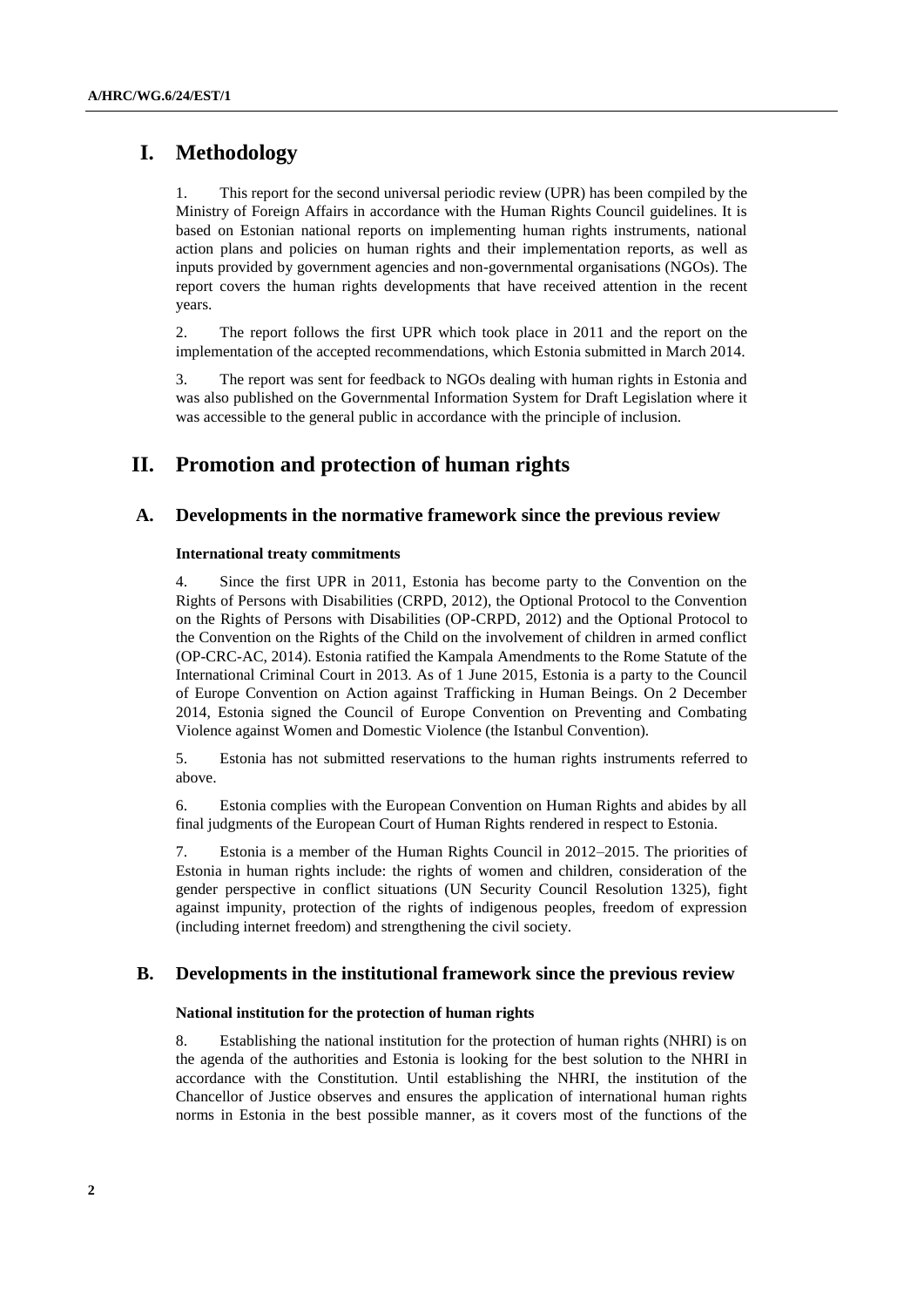NHRI and largely follows the Paris Principles. This institution was established under the Constitution and the Chancellor is guided only by legislation regulating his or her activities, other legal provisions and his or her conscience. The Chancellor has several legal guarantees to ensure his or her independence, including the prohibition to hold any other state or local government office or an office of a legal person in public law during the term of office. The Chancellor's duties are to ensure that the legislation valid in Estonia is constitutional and that the fundamental rights and freedoms of the people are protected. The Chancellor of Justice is not part of the legislative, executive or judicial powers; it is not a political or a law enforcement body and is not subordinate to any national official or state authority.

#### **Ombudsman for children**

9. Estonia created the position of Ombudsman for Children on 19 March 2011. The duties of the Ombudsman are carried out by the Chancellor of Justice. The Children's Rights Department of the Office of the Chancellor of Justice performs the everyday functions of the Ombudsman.

# **Gender Equality Council**

10. In October 2013, Estonian government established the Gender Equality Council, set forth in the Gender Equality Act and functioning as an advisory body to the government. Its responsibilities are advising the Government in matters related to strategies for the promotion of gender equality, approving general objectives of gender equality policy and presenting opinions to the Government concerning the compliance of national programmes with the obligation of gender mainstreaming. Among the 22 members of the Council there are representatives of institutions and NGOs working with gender equality, universities and political parties.

# **Independent monitoring mechanism of the Convention on the Rights of Persons with Disabilities**

11. In 2015, preparations started to nominate the Gender Equality and Equal Treatment Commissioner for the independent monitoring mechanism pursuant to Article 33 of the Convention on the Rights of Persons with Disabilities, including amendments in legislation and allocation of resources. Until the enforcement of relevant amendments the Commissioner performs the monitoring tasks under contract with the Ministry of Social Affairs.

### **Ministers in charge of human rights issues**

12. In the 2014 government reform process, the portfolio of the Minister of Social Affairs was reorganised and two new ministerial positions were created – the Minister of Social Protection and the Minister of Health and Labour. No new structures were created as they share the Ministry of Social Affairs. Highlighting different aspects of state social affairs agenda in such a way proved successful, therefore after the 2015 elections, the new government continues this division of responsibility in the field of social affairs.

13. The Minister of Foreign Trade and Entrepreneurship at the Ministry of Economic Affairs and Communications has the task to develop new initiatives for the implementation of principles and standards of Corporate Social Responsibility in accordance with the UN Guiding Principles on Business and Human Rights. An increasing number of businesses participate in Estonian Corporate Sustainability and Responsibility Index, compiled by Estonian Corporate Responsibility Forum.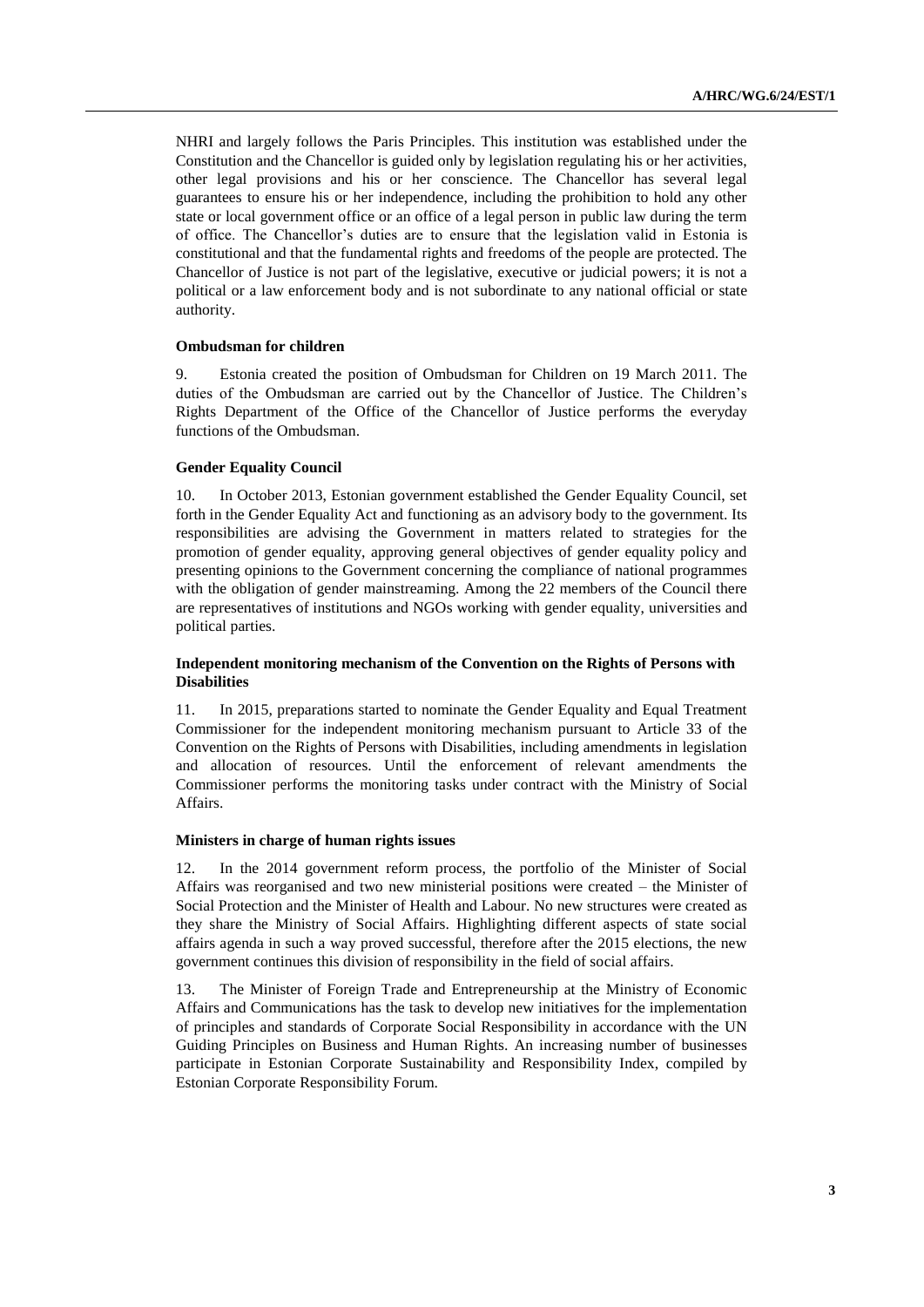# **III. Implementation of human rights**

# **A. Democracy, freedom of speech, freedom of association**

# **Best practice of inclusion**

14. The goal of inclusion is to increase the transparency of decision-making and the trustworthiness of the public sector. Ministries must include stakeholders into preparation of legislation, present a draft to them for opinions and provide feedback about taking into account the opinions gathered. For better inclusion of partners, an Inclusion Handbook was prepared for officials and NGOs and everyone can participate in the decision-making process through the Governmental Information System for Draft Legislation.

# **Use of rights on internet – i-voting**

15. Estonia is the first country in the world to introduce nation-wide Internet voting*.* In 2005 the system was used for the first time for local government council elections. Electronic voting takes place during advance polls (tenth to fourth day before election day) and government-issued ID-cards are used for voter identification**.**

16. Since 2007 it is possible to vote online for parliamentary elections. The i-voting system is gaining popularity. In 2014 European Parliament elections, a third of voters participated in elections over the Internet from 98 countries. In 2015 Parliamentary Elections 30.5% of voters participated over the Internet from 116 countries. Internet voting supplements, not replaces, the traditional methods of voting.

17. Estonia takes the security of Internet voting seriously. Voting over Internet is as secure as ballot voting, as technical, administrative, legal and other measures safeguard the integrity of the system and most importantly the security and secrecy of the votes. Since the 2011 parliamentary elections it is also possible to use a mobile phone to identify oneself for i-voting.

### **The right to commemorate historical events and the right of assembly**

18. Everyone has the constitutional right, without prior permission, to assemble peacefully and to conduct meetings. This right may be restricted in cases and pursuant to the procedure provided by law to ensure national security, public order, morals, traffic safety and the safety of participants in meetings, or to prevent the spread of an infectious disease. The Law Enforcement Act stipulates the right to hold spontaneous assemblies, stating that no advance notice of spontaneous assemblies is required. Communication between the organisers of an assembly and state and/or local authorities is possible online; thus there is no necessity to be personally present at authorities to submit written forms or applications or pay state fees.

# **B. Right to life and security of a person**

# **Illegal termination of pregnancy**

19. The Penal Code has a division concerning illegal termination of pregnancy, containing different offences – termination of a pregnancy against the will of the pregnant woman; termination of a pregnancy at the request of the pregnant woman by a person without the legal right to terminate pregnancy; termination of the pregnancy of a woman by a person with the right to terminate pregnancy at the request of the pregnant woman later than permitted by law.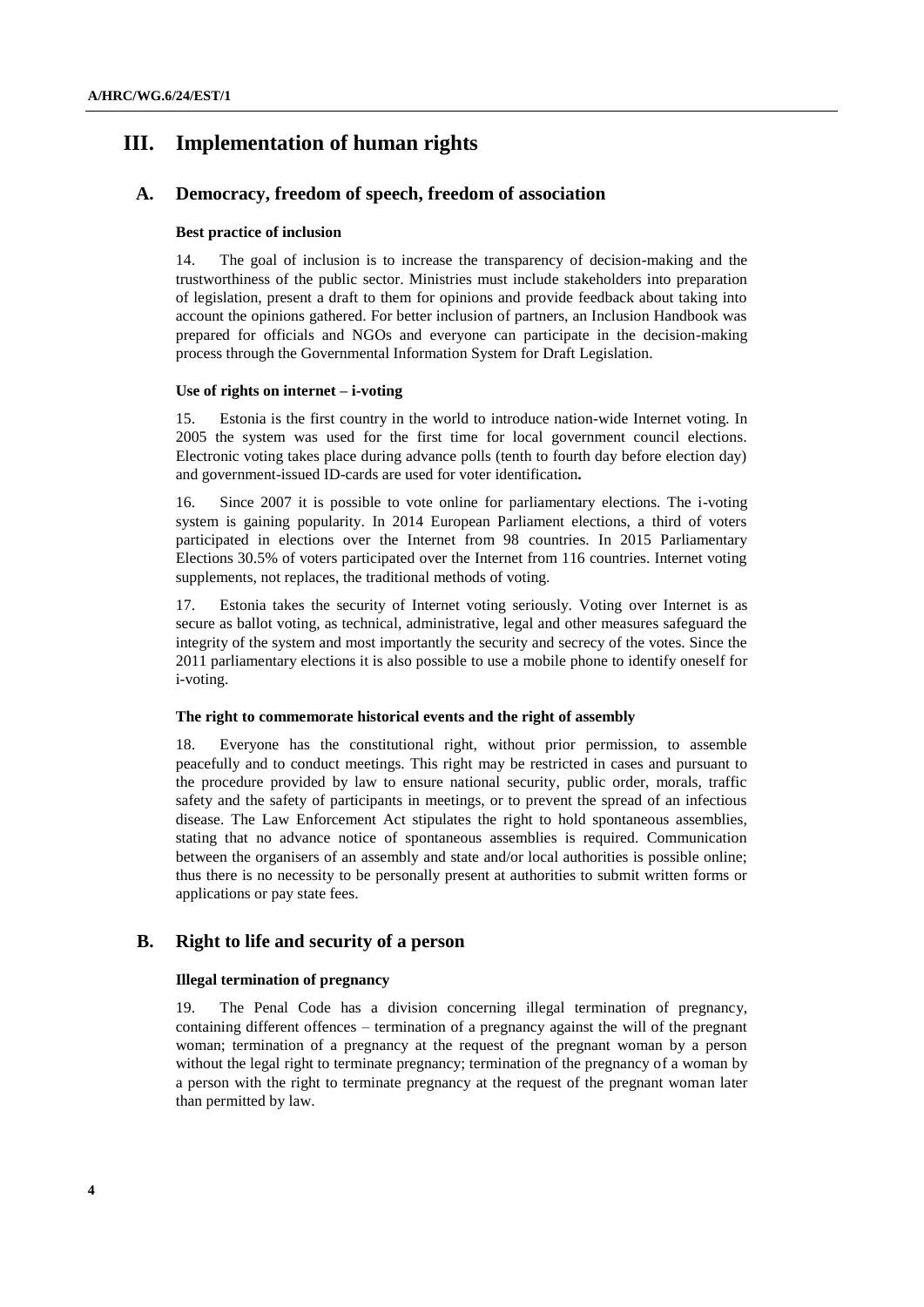20. The Termination of Pregnancy and Sterilisation Act was adopted in 1998. A woman's pregnancy may only be terminated at her own request. Only gynaecologists have the right to terminate pregnancy. The Act was amended in 2015 to create additional safeguards for preserving life and providing additional guarantees to specify the woman's request and termination of the pregnancy of a woman with restricted active legal capacity.

### **The Penal Code's protection of the right to life**

21. Estonia has abolished the death penalty.

22. Offences against life are described in a special division of the Penal Code. Statistics for manslaughter are in decline (81 in 2011, 59 in 2012, 50 in 2013 and 42 in 2014). Murder has been registered at approximately the same level (19 in 2011, 21 in 2012, 12 in 2013 and 13 in 2014). Both infanticide and manslaughter in provoked state have been registered only twice since 2011. Killing through negligence has been registered as follows: 77 in 2011, 76 in 2012, 69 in 2013 and 58 in 2014.

#### **Prison crime**

23. Crime in prisons has become less violent. A change in the strategy and tactics of prison accommodation contributed to the decrease of violence. In 2011, manslaughter was registered once, followed by a conviction. There was a case of attempted murder in prison in 2012; a person was convicted. During 2013 and 2014, no cases of manslaughter, murder or attempted murder were registered. One case of negligent manslaughter is being investigated at the moment. There were altogether 8 deaths of prisoners during 2014: one suicide, six evident cases of health problems; one death is being investigated as suspicious.

#### **Firearms control in Estonia**

24. For better safeguarding of the right to life, the Weapons Act provides strict regulations for the handling of weapons and ammunition, the grant of permissions for weapons and ammunition to be used for civilian purposes, the use of weapons and ammunition for civilian purposes, and the removal of weapons and ammunition from civilian use, the requirements for firing ranges, and state supervision. Yet 2014 unfortunately brought the first case of school shootout when a 15 year old student stole his father's firearm and shot his teacher during the lesson. This sad case underpinned the need for prevention, as well as security training and psychological support. Amendment of the Basic Schools and Upper Secondary Schools Act and Vocational Educational Institutions Act will provide school employees with the necessary guarantees for using reasonable measures to prevent danger without necessarily involving the police.

# **C. Discrimination, racism, xenophobia**

# **Equal Treatment Act**

25. To raise awareness of the Equal Treatment Act and the principles of nondiscrimination, the Ministry of Social Affairs has been co-financing the European Commission PROGRESS programme "Diversity Enriches" project of Tallinn Technical University since 2010. The project tackles all grounds of discrimination named in the Act. The "Diversity Enriches" has been focusing on diversity management in employment since 2013 with special attention on problems of homophobia, people with disabilities and elderly.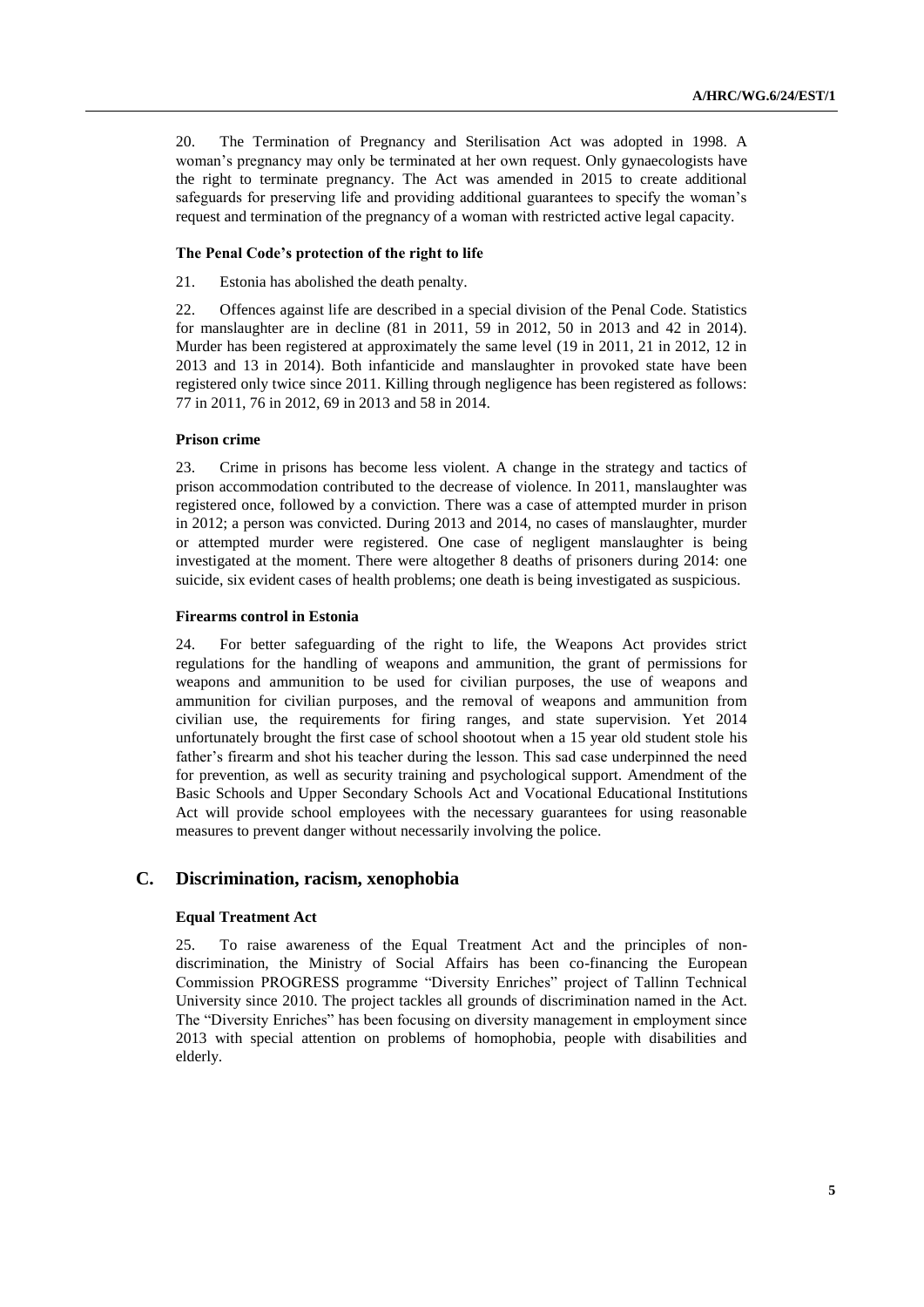#### **Same-sex couples and the Registered Partnership Act**

26. The Registered Partnership Act was adopted by the Riigikogu in 2014 and will enter into force on 1 January 2016. The Act provides that partnership may be registered between two persons of whom at least one has residence in Estonia, making same-sex partnership legitimate. A partnership contract must be attested by notary public. Details of the registered partnership contract shall be entered in the population register and the proprietary relationship chosen shall be entered in the proprietary relationship register.

27. The Registered Partnership Act requires parties who have registered a partnership contract to support and maintain each other. Registered partners have equal rights and duties with respect to each other. A partnership, registered in a foreign state is valid in Estonia in accordance with the Private International Law Act.

# **Incitement to hatred**

28. Incitement to hatred, violence or discrimination on the basis of nationality, race, colour, sex, language, origin, religion, sexual orientation, political opinion, financial or social status has been criminalised, but the legislation needs further amendment.

29. The planned amendments to section 151 of the Penal Code criminalise the inciting of hatred or violence against a person or a group of persons on the grounds of his or her citizenship, nationality, race, physical characteristics, health status, sex, language, origin, religion, sexual orientation, political beliefs or proprietary or social status in a manner endangering public order. The motive of hatred will be an aggravating circumstance in all offences.

# **D. Torture, inhuman and degrading treatment**

### **Prevention of abuse by officials**

30. The definition provided by Article 1 of the Convention against Torture was used for the amendment to the Penal Code that entered into force on 1 January 2015. The former offence of torture was incorporated into a different section as an aggravated form of physical abuse. Forms of abuse by officials that do not qualify as torture continue to be prosecuted as "Abuse of authority", "Unlawful interrogation" or "Unlawful treatment of a prisoner".

31. A victim of brutality or excessive use of force by law enforcement personnel can make a complaint to the police and the Prosecutor's Office. In 2013, 34 and in 2014, 16 cases of abuse of authority were registered. During 2013 and 2014, no cases of unlawful interrogation or unlawful treatment of prisoner were registered.

32. The Chancellor of Justice visits police stations and detention facilities to prevent abuse and brutality. Under the mandate provided by the Optional Protocol to the Convention against Torture, the Chancellor of Justice visits guarded facilities at least once every three years. Extraordinary visits take place as needed, mainly after the Chancellor of Justice has received information about an abuse incident.

33. Based on the results of inspection visits, the Chancellor has made several proposals and recommendations to the respective authorities (Ministry of Justice, Ministry of the Interior, Police and Border Guard Board, prisons, etc.), mostly related to material conditions and medical services in closed institutions.<sup>1</sup> The conditions of detention in prison and police facilities have improved because of modern prison and police buildings opened in recent years and due to the reduced number of prisoners.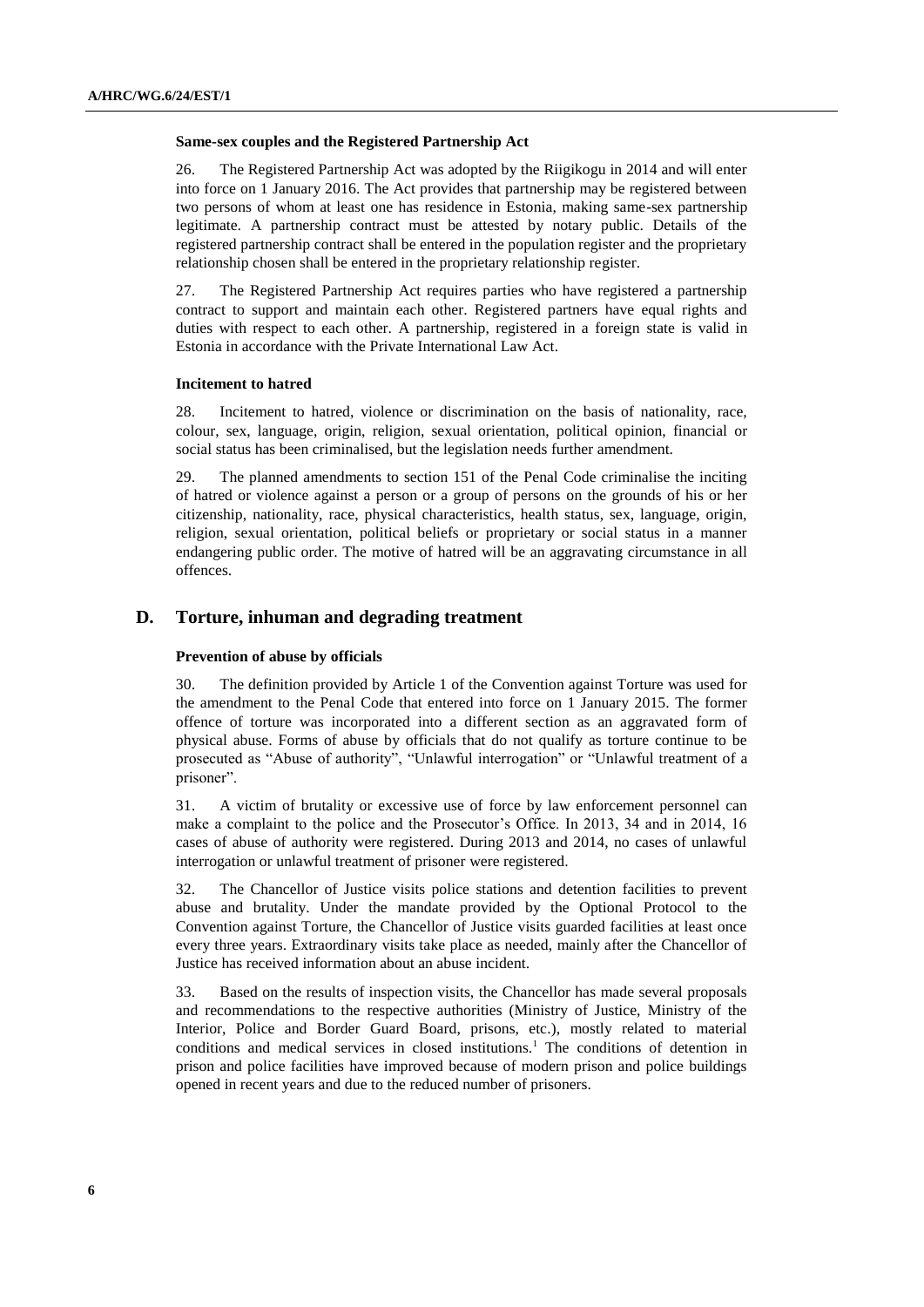#### **Treatment of prisoners**

34. Healthcare in prisons constitutes a part of the national healthcare system. Medical officers of prisons are required to supervise the state of prisoners' health on a constant basis, treat them in prison to the extent possible and, if necessary, refer them to treatment at relevant providers of specialised medical care. The availability of emergency care is guaranteed to prisoners for 24 hours a day.

35. Medicinal products and medical devices are available to all prisoners according to their needs. The Health Board supervises the healthcare providers in prisons. Prison medical units are properly licensed. Dental care for prisoners is provided by the state.

36. Rehabilitation service for imprisoned disabled persons is granted according to the general principles of rehabilitation service arrangements and delivered through the Estonian Social Insurance Board.

37. In order for the detainee to merge into society with as little difficulty as possible, several preparations are carried out prior to the release. The most common are to offer social aid to the detainee and to transfer the detainee to an open prison. A social worker will help the detainee establish contacts with the family and the social welfare agency. Upon release, the detainee will receive the release support that has accumulated from the wages for his/her work.

38. A database concerning prisoners, detained persons and persons in custody includes different kind of personal data. The Ministry of Justice regularly monitors the use of the database and turns the attention of prison managers to shortcomings in documents or in the database. Estonian authorities deem such a database necessary and very important. Regular monitoring of officers' compliance with the documentation requirements is ensured.

39. Every incident of the use of force is thoroughly investigated and if necessary, disciplinary or criminal proceedings are initiated. For example in 2013, 76 disciplinary proceedings in different circumstances were conducted. In 26 cases, officers were reprimanded or sanctioned with their basic salary being reduced by up to 30% for up to six months.

# **Detention conditions and overcrowding**

40. Measures are taken to provide detention conditions that respect the prisoners' human dignity and do not subject them to inhuman and degrading treatment. Efforts are made to achieve at least four square meters of living space for every detainee. This requirement has been met at the new Viru and Tartu Prisons. The building of new Tallinn Prison and Detention Centre is in the planning phase; premises will be built in the close vicinity of Tallinn. There will be 600 places in rooms for up to two inmates in the new Tallinn Prison; the Detention Centre will accommodate 256 persons.

41. An amendment to the Imprisonment Act prohibits overcrowding in prisons and stipulates that the number of prisoners in a prison should not exceed the maximum number of prisoners established for the prison. Prison population has decreased slowly yet constantly: there were 2,645 inmates and 754 persons in custody in 2011; 2,307 inmates and 614 in custody in 2014 and a total of 2,726 prisoners and detainees in custody in October 2015.

42. Harku-Murru Prison, currently used for female inmates, will be closed and the inmates relocated to the new Tallinn Prison. There will be a special unit for female prison population and special conditions for female prisoners will be maintained.

43. To facilitate social rehabilitation of prisoners, Estonia operates 3 open prisons, including the new open prison in Tartu with 60 places. Open prisons mostly accommodate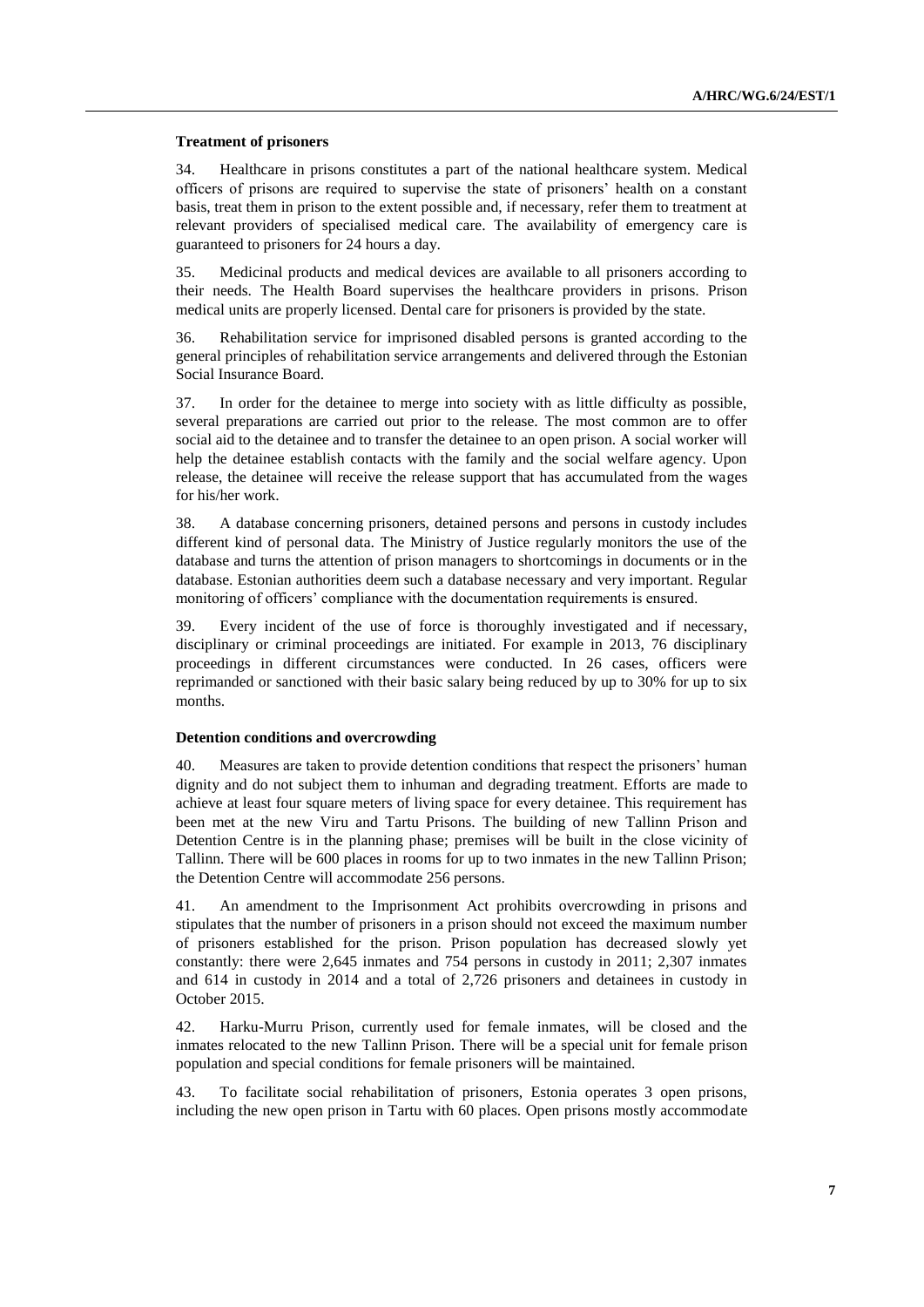prisoners who are in the final phase of their imprisonment and have shown good conduct and readiness to evolve into responsible members of the society, and prisoners, convicted for lesser crimes. There were 206 inmates in open prisons, 7.3% of all prisoners in April 2015.

# **E. Gender equality and the rights of women, combating domestic violence**

# **Spouses of self-employed workers**

44. In August 2012, the legislation was changed to provide a spouse engaged in the activities of the business of a self-employed worker with the same social protection as the self-employed worker. To receive this social protection, the self-employed worker has to register his or her spouse as a spouse engaged in the business activities of the self-employed worker in the register of taxable persons and pay social tax for the spouse.

#### **Paternity leave**

45. From January 2013, remuneration on the basis of fathers` average wage was reinstated for a 10-working-day paternity leave that can be taken during the two months before the estimated date of birth and during the two months after the birth of the child. The aim of this measure is to encourage more active fatherhood. It is additional to the general parental leave, which is accessible to both parents.

#### **Insurance Activities**

46. Changes made to the Insurance Activities Act that came into force in May 2013 permit an insurance undertaking, in the assessment of insured risks in sickness insurance, to take into account the risks that are characteristic only to men or women and to differentiate, if necessary, to the extent of the specified risks the insurance premiums and insurance indemnities of women and men. Neither pregnancy nor maternity shall affect the size of the insurance premiums and indemnities.

#### **Women's military service**

47. The attitude towards women's compulsory military service is generally favourable. Women in active duty and specialty areas represented 11% of the military in 2014. Women have served in the military since its initial conception. As of 1 April 2013, the new Military Service Act states that women can serve in the conscript service and have a career in the military on equal terms with men. Women have the right to abandon conscript service within 90 days of entering the service. As it is a new initiative, the Minister of Defence has determined that Defence Forces receive 25 female conscripts per year on average (the number of all conscripts per year is 3,200). Depending on the number of applications and infrastructure opportunities, the numbers may increase.

#### **Gender pay gap**

48. In September 2011, the Riigikogu proposed the Government to prepare an action plan to reduce the gender pay gap in Estonia. The action plan was prepared by the Ministry of Social Affairs and approved by the Government in July 2012. The plan is based on the assumption that the causes behind the gender pay gap in Estonia are diverse. There are five objectives set in the action plan: 1) improving the implementation of the existing Gender Equality Act (e.g. improvement of the collection of statistics, awareness raising, supporting the work of the Gender Equality and Equal Treatment Commissioner, etc.); 2) improving the possibilities of reconciling work, family and private life (e.g. activities targeting employers); 3) gender mainstreaming, especially in education; 4) reducing gender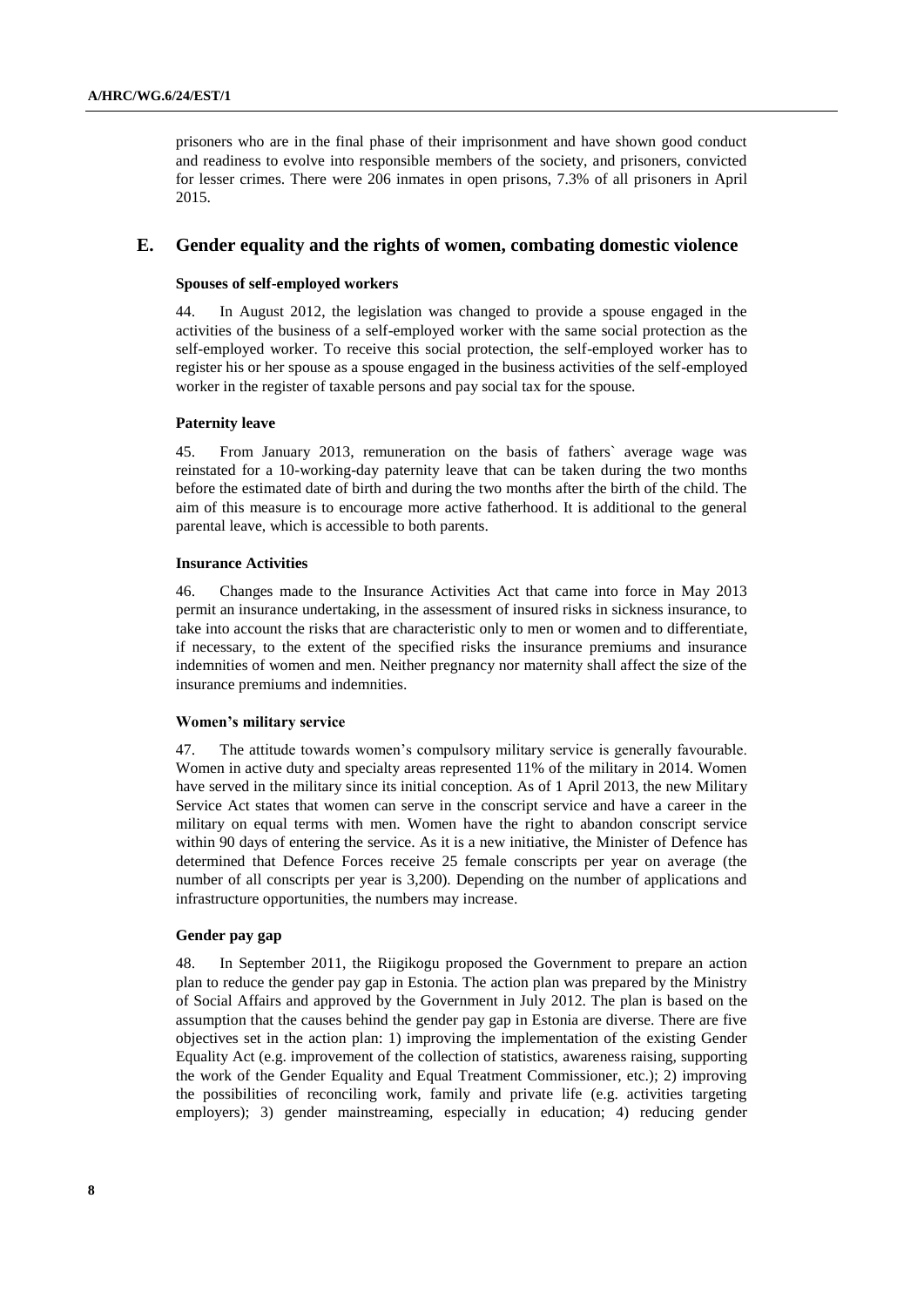segregation; 5) analysing the organisational practices and pay systems in the public sector, improving the situation where necessary.

# **Work-life balance**

49. The need and options for supporting a notable change in sharing care responsibilities between women and men has been addressed in a Green Paper on family benefits, services and parental leave, discussed by the previous Government at the beginning of 2015. Policy recommendations of the paper suggested giving more choice to parents with regard to length and compensation of the parental leave, thereby supporting flexible return to work. Policy proposals based on the Green Paper will be submitted to the Government in spring 2016.

50. Two larger projects and additional small-scale projects implemented under the Norway Grants 2009-2014 programme "Mainstreaming Gender Equality and Promoting Work-Life Balance" aim to improve possibilities for reconciling work and family life. A project implemented by the Responsible Business Forum targets mainly employers. The second project, implemented by the Tallinn University of Technology, aims to create a mechanism for providing efficiency and equity in matching kindergartens and children.

# **Gender equality in education**

51. In August 2014, the Government approved amendments to the national curricula of basic and upper secondary schools which inter alia enhanced the promotion of gender equality at these school levels, including tuition of social subjects, career planning, technology and handicraft.

52. According to a Regulation of the Minister of Education and Research, study literature must be based on the core values established in the national curriculum, whereas it must take into account the principle of multiculturalism and avoid stereotypes that incite gender based, nation based, religious, cultural or racial prejudice.

53. Two projects, implemented under the Norway Grants 2009-2014 programme "Mainstreaming Gender Equality and Promoting Work-Life Balance" by the Estonian Women`s Associations Roundtable and the Praxis Centre for Policy Studies, aim to integrate gender equality issues into higher education curricula, including teacher training.

# **Tackling gender stereotypes**

54. In 2013, in the framework of Estonian European Social Fund programme "Promoting Gender Equality 2011-2013", the Ministry of Social Affairs carried out an awareness raising campaign to tackle gender stereotypes and demonstrate their negative influence on work and career choices and people's lives. The main activities were career days for boys and girls, a widely noticed series of video clips and several PR-initiatives.

# **Gender mainstreaming**

55. A project "Mainstreaming gender perspective into state budget" was carried out from October 2010 to April 2012 within the framework of the EUPROGRESS Programme (2007–2013) in co-operation of the Ministry of Social Affairs and the Gender Equality and Equal Treatment Commissioner, to train the employees of ministries and government agencies in gender budgeting and to compile a gender budgeting manual for the public sector.

56. The guideline "Horizontal issues in development plans" was published in May 2014. The Ministry of Finance co-ordinated the preparation of this guideline, which provides support to officials preparing development plans or planning the use of European Structural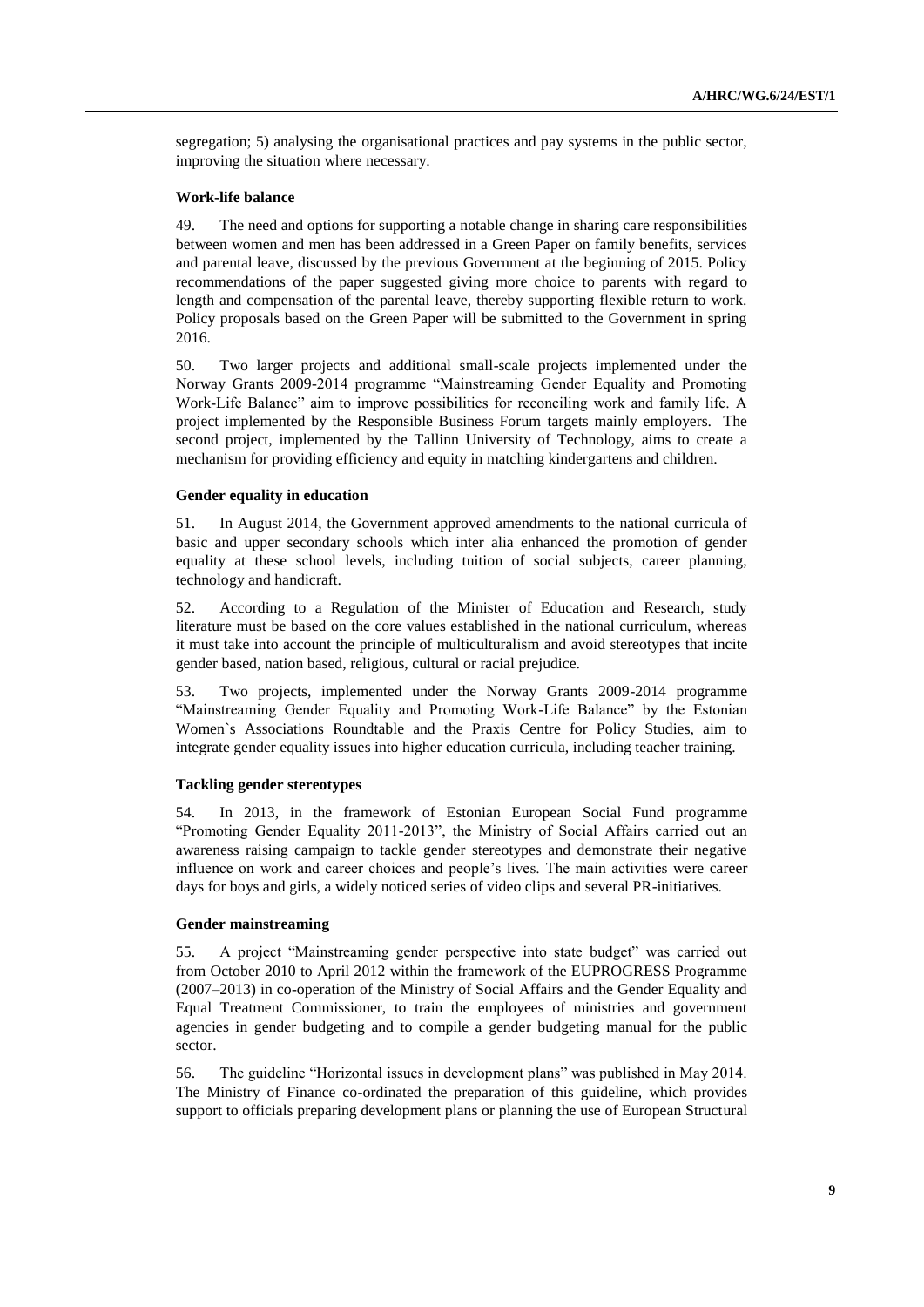and Investment Funds in taking into account the horizontal issues, including "equal opportunities", under which the issue of gender equality is foreseen as a sub-issue.

57. Another project implemented under the Norway Grants 2009-2014 programme is carried out by the Gender Equality and Equal Treatment Commissioner in 2013-2016 and aims to promote gender equality through empowerment, awareness raising and gender mainstreaming through two sets of activities. The first set aims to increase the effectiveness of legal protection against gender based discrimination by raising rights awareness and helping victims of discrimination directly through strategic litigation and by increasing the capacity of officials assisting discrimination victims. The second set of activities concerns intensified promotion of gender equality and enhancement of mainstreaming gender into policies and practises.

#### **Welfare Development Plan 2016-2023**

58. In July 2014, the Government tasked the Ministry of Social Affairs with preparing a development and action plan in employment, social protection, inclusion and equal opportunities for 2016-2023. The purpose of this plan is to create a strategic approach and develop measures and activities that support the independent coping of people; create equal opportunities to participate in the society and labour market; and promote gender equality in all fields of life. It targets equal economic independence of women and men, balanced participation of women and men in all levels of decision-making and management in politics and public and private sectors, reducing negative impact of gender stereotypes on decisions and everyday life, enhancing rights protection concerning equal treatment of women and men, and ensuring the institutional capacity to promote gender equality.

# **Tackling discrimination**

59. In 2014, the Ministry of Social Affairs started amendment of the Equal Treatment Act (ETA) to improve protection against discrimination. The current law divides the areas protected against discrimination on the ground of discrimination. It covers discrimination based on religion or belief, age, disability and sexual orientation only in the area of employment, while discrimination based on racial or ethnic origin and colour is additionally covered in the areas of education, services and social security. The planned amendment will also extend protection against discrimination on grounds of religion or belief, age, disability and sexual orientation to education, access to goods and services and social protection.

60. Due to adoption of the directive 2014/54/EU on 16 April 2014 by the European Parliament and the Council on measures facilitating the exercise of rights conferred on workers in the context of freedom of movement for workers to ensure the better application at national level of EU citizens' right to work in another Member State, amendments are planned to the ETA. "EU citizenship" as a protected ground of discrimination, will be included in the ETA which also allows the Gender Equality and Equal Treatment Commissioner to act as a national body to provide support and legal assistance to EU migrant workers with the enforcement of their rights.

#### **Additional protection in the Penal Code for vulnerable individuals**

61. Pursuant to an amendment to the Penal Code, in force since 1 January 2015, aggravating circumstances are inter alia commission of the offence knowingly against a person who is: less than eighteen years of age, pregnant, in an advanced age, in need of assistance or has a severe mental disorder, in a service or financially dependent relationship with the offender and against a former or current family member of the offender, against a person who lives with the offender or is otherwise in a family relationship with the offender; and against the person by an adult in the presence of a minor as stipulated by the Penal Code.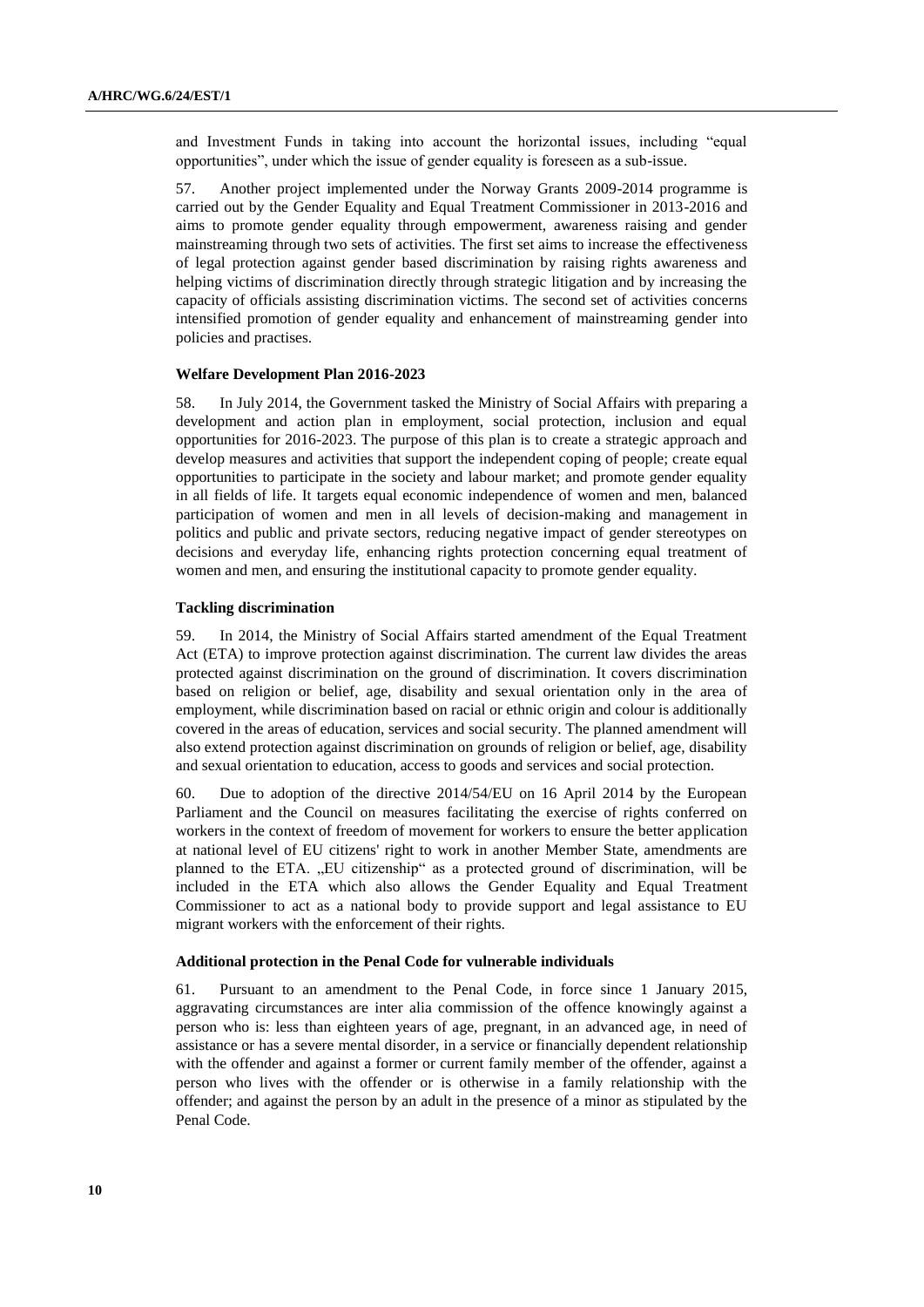#### **Support of domestic violence victims**

62. Victims of domestic violence are able to use the national victim support system pursuant to the Victim Support Act. There are also 14 women's shelters (13 special women's shelters run by NGOs and 1 mother-child shelter), financed from the state budget since 2013, which give women flexible support, including psychological, social and legal counselling, information about services provided by various agencies and accommodation.

#### **Prevention of sexual violence**

63. Estonian Women's Associations Roundtable conducted empowerment training for girls aged 14–17 during 2010–2012. Topics such as sexual health, gender roles, sexual selfdetermination and gender equality were discussed.

64. Sexual violence is one of the focuses of the awareness raising project "Bringing up a violence free generation", implemented in co-operation of the Ministries of Justice, Social Affairs and the Interior, the Police and Border Guard Board, the Estonian Women's Associations Roundtable Foundation and the Association of Estonian Open Youth Centres.

65. Ministry of Justice through National Crime Prevention Council supported the implementation of 2 NGO projects in 2015, focusing on the prevention of sexual abuse and violence against children. As a result of the projects an illustrated audio book for children will be produced and training will be organised for kindergarten teachers, adults and children in Southern Estonia. A report of the study on the prevalence of sexual abuse among children and youth will be published early 2016.

#### **Training of law enforcement officials on domestic violence**

66. Training seminars on family violence for police, prosecutors and judges specialised in domestic violence issues have been conducted. In 2011, 8 trainings for 141 police officers, 10 trainings for 240 officers in 2012 and 7 trainings for 100 officers in 2013 were conducted on the procedures in case of domestic violence. Since 2012, the Police and Border Guard Board has organised awareness days for networking in dealing with domestic violence cases for local police officers, prosecutors, municipal authorities, victim support, shelters and health institutions. 8 seminars have been organised and 260 persons from different institutions have participated as of 2013.

#### **Preventing and tackling violence against women**

67. Combating domestic violence and violence against women, including trafficking, is a Government priority. In 2012–2016, the Ministry of Social Affairs is co-ordinating the implementation of a Norway Grants programme concerning violence against women. Its aim is to prevent and tackle gender-based violence and support victims of trafficking by creating bases for more systematic structures and training relevant specialists.

68. Emergency calls about domestic violence are serviced as a first priority. Since autumn 2010, police officials have a regulation on how to treat victims of domestic violence, investigate and record cases of domestic violence (renewed in October 2012).

69. The Government adopted a new development Plan for Preventing Violence for 2015-2020 in February 2015, and it continues with the same priorities as the previous Plan for 2010–2014. Campaigns have been organised, focusing on domestic and gender violence, to implement the policy of awareness-raising.

70. To better address the challenges of reducing violence, a special network of civil servants and NGOs was created for each area of the development plan for 2010-2014 which also continues under the new plan for 2015-2020. The areas are violence against children; violence committed by minors; domestic violence, including violence against women and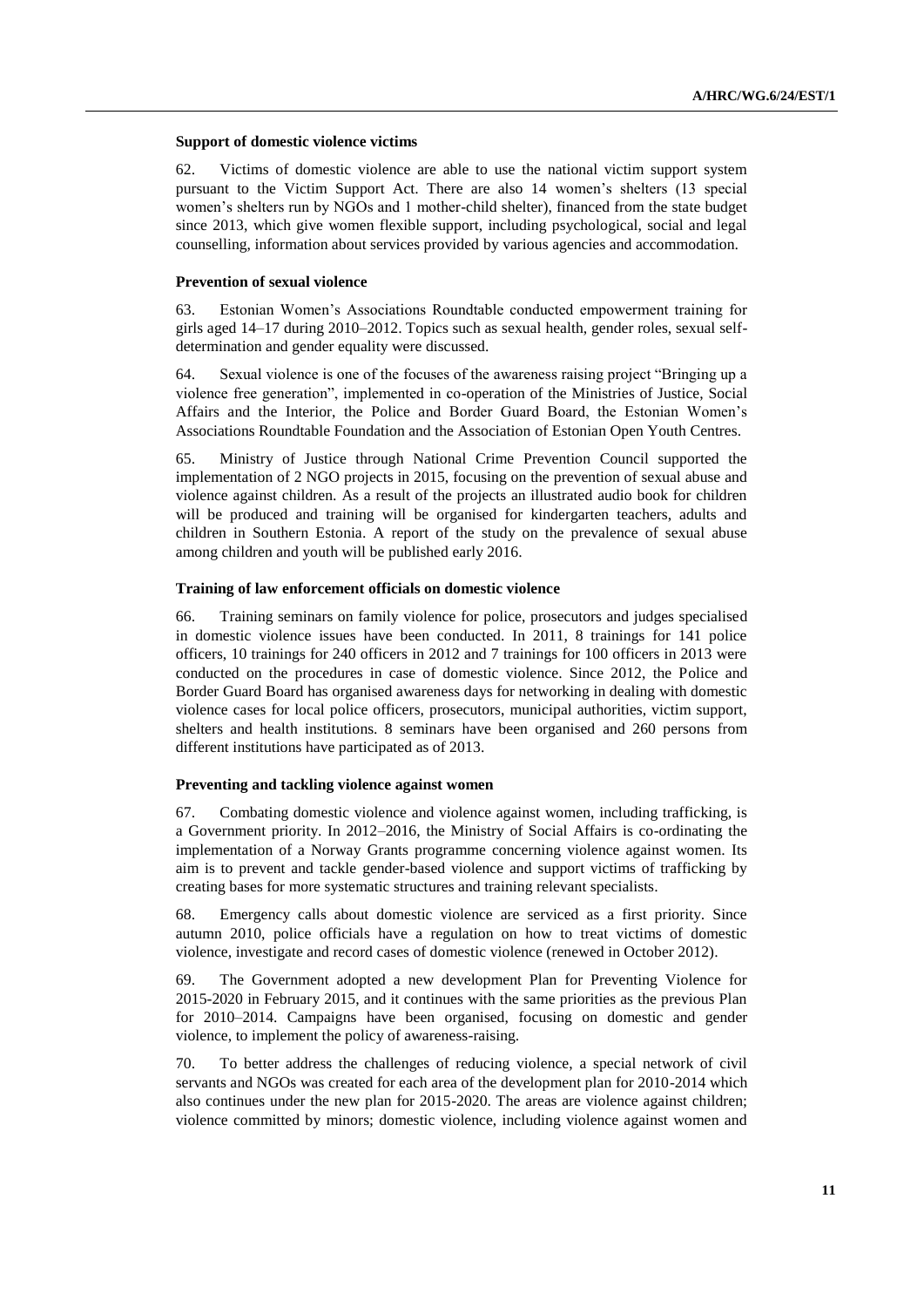trafficking in human beings, including prostitution. Close co-operation between governmental and third sector is a proven way to address domestic and gender violence issues.

# **F. The rights of the child**

## **Child Protection Act**

71. The new Child Protection Act, adopted in 2014, will enter into force on 1 January 2016. It prohibits all kinds of violence against a child, including corporal punishment. The main focus is on prevention, early intervention, cross-sectoral cooperation and the provision of effective child protection services.

#### **Increased subsistence benefit for children**

72. The amount of subsistence benefit to families is based on the subsistence level fixed at the national level and depends on family size. In 2015 the subsistence level for minors increased to an amount equal to the subsistence level of a single person or the first member of the family. Since 2013, local governments grant and pay (in addition to other state family benefits) state financed needs-based family benefit to families with children who receive subsistence benefit or whose income is below the income threshold for needs-based family benefit (established with the state budget for each year).

#### **Provisions concerning minors in the Penal Code**

73. The Penal Code sets out offences against children and offences committed by minors as punishable pursuant to criminal procedure whereas provisions concerning child protection and victim support exist in other instruments. It includes specific provisions concerning minors within different divisions (offences against sexual self-determination) and also a specific division for offences against minors within the chapter that deals with offences against family and minors. The Code enables better social rehabilitation and thereby prevention – for example a court may release an offender on parole if the offender was younger than eighteen years of age at the time of commission of the criminal offence, impose supervisory requirements and obligations and foresee sanctions for failure to comply.

## **Limited capacity of minors aged 15–17 to marry**

74. Persons under 18 years of age have restricted active legal capacity and, therefore, in general they are not permitted to enter into legal transactions. However, a court may extend the restricted active legal capacity of a minor of at least 15 years of age if this is in the interests of the minor and the level of development of the minor so permits, specifying the transactions which the minor is independently permitted to enter into. The court can extend the active legal capacity of a person of at least 15 years of age for the contraction of marriage.

75. In more recent legislation, the minimum age of 18 has been followed. Gender neutral Registered Partnership Act prohibits expressis verbis the right of a minor to conclude such partnership.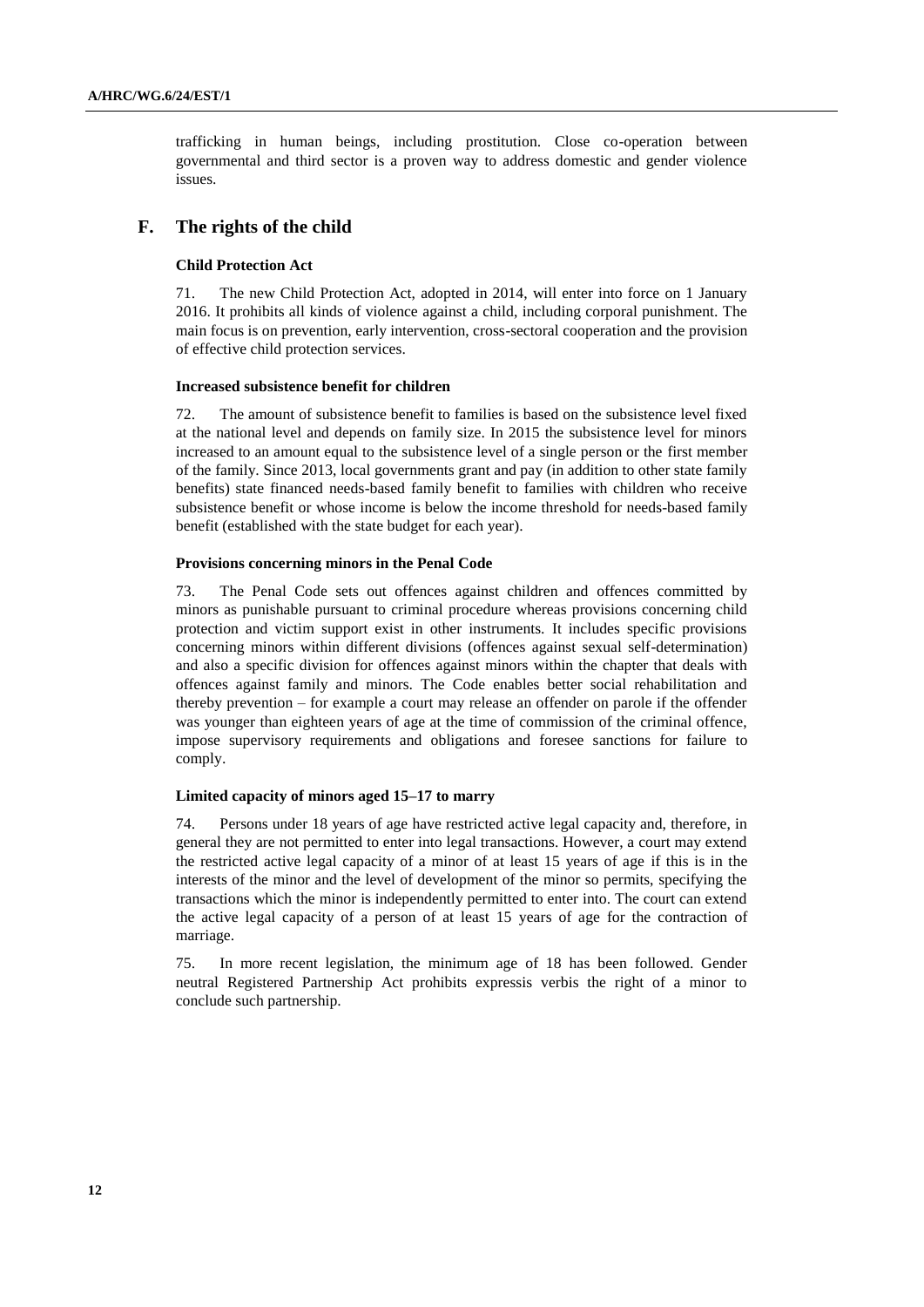# **G. Trafficking in human beings**

## **Legislation on human trafficking**

76. Estonia has not adopted a special act on combating human trafficking; in addition to the provisions in the Penal Code, provisions relevant to human trafficking are stipulated in the Code of Criminal Procedure, Victim Support Act and other acts. Since April 2013, the victim support services provided by the Victim Support Act are also provided to human trafficking victims, including child victims.

## **Development plan and programs against trafficking**

77. Combating human trafficking is a Government priority. A development plan against trafficking was implemented until 2009; since then, combating human trafficking has been co-ordinated through the Development Plans for Reducing Violence for 2010–2014 and 2015–2020. The plans pay highest attention to threats to the most vulnerable target groups – women and children – and also risk factors that are often related to one another.

78. The Ministry of Justice is the national co-ordinator on the matter and provides information on human trafficking.<sup>2</sup> The Ministry co-operates closely with the Ministries of Social and Internal Affairs, as well as NGOs. The Ministry of Foreign Affairs has launched prevention programs, providing information on living and work abroad and rendering consular assistance (consultation, repatriation) to victims of trafficking. The Government is funding services for trafficking victims through Social Insurance Board (Victim support unit). The Ministry of Social Affairs is funding special counselling services for people involved in prostitution.

# **Task Force against Trafficking in Human Beings**

79. Estonia continues international co-operation in the area of anti-trafficking, inter alia within the Task Force against Trafficking in Human Beings of the Council of the Baltic Sea States<sup>3</sup>, chaired by Estonia in 2014/15.

### **Amendments to the Penal Code regarding trafficking**

80. Substantial amendments to the Penal Code on human trafficking entered into force on 28 April 2013. A separate provision on trafficking of human beings was added to the Penal Code, corresponding to the regulation of the Palermo protocol.

81. Human trafficking to take advantage of minors was criminalised. It means influencing a person of less than eighteen years of age to cause him or her to commence or continue the commission of a criminal offence, begging, engagement in prostitution or working under unusual conditions or to appear as a model or actor in the manufacture of a pornographic or erotic performance or work.

82. In cases of human trafficking and related cases, a court may apply extended confiscation of assets acquired through criminal offence. This should also serve the objectives of combating serious organised crime.

# **H. National minorities, integration, citizenship, refugees**

### **Financial support to cultural activities of minorities**

83. Estonia provides financial support to cultural associations of national minorities and Sunday schools as well as extra-curricular Estonian language teaching for young people with a language of instruction different from Estonian in Estonian families and camps.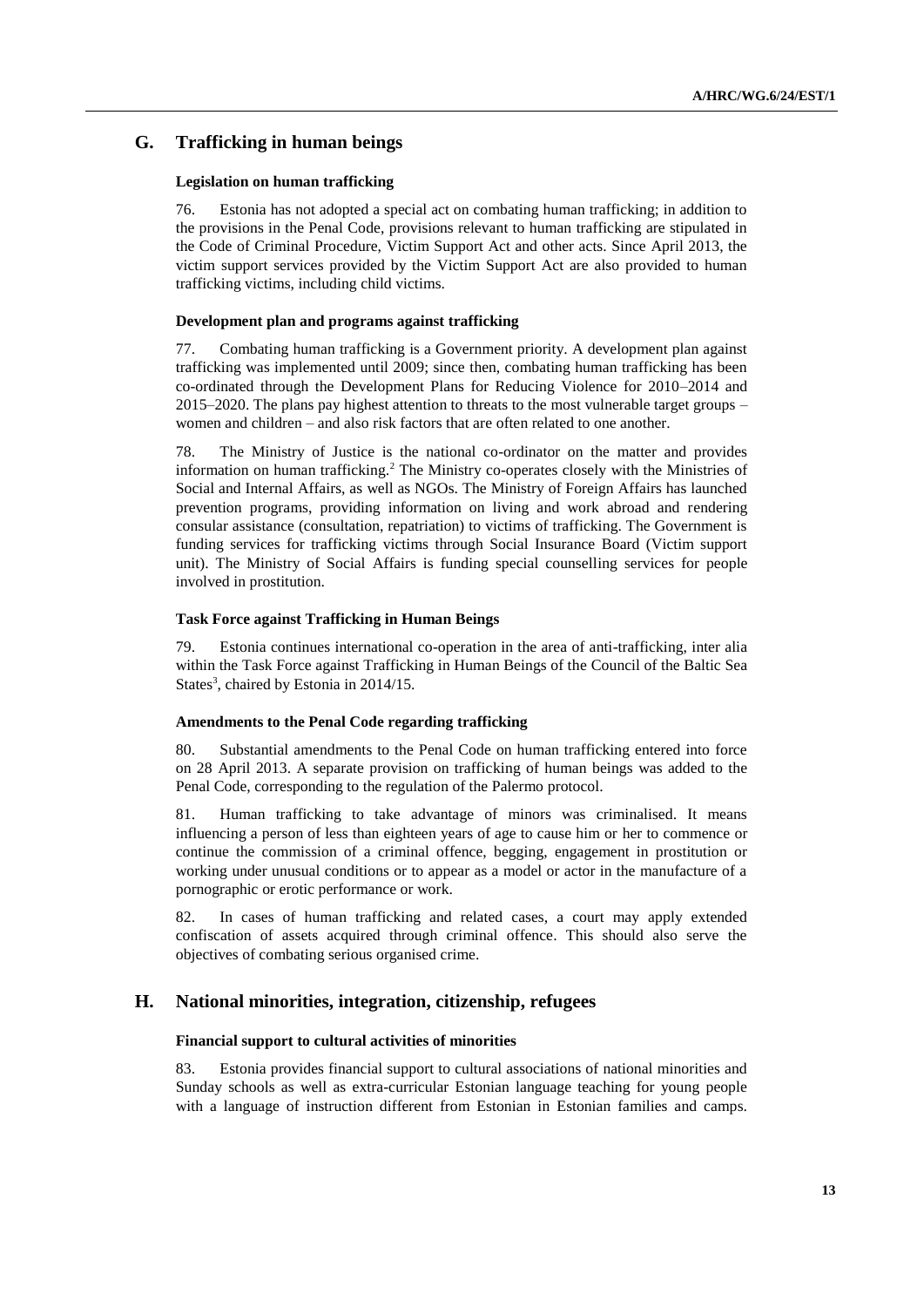Estonia also maintains media and co-operation activities as well as provides information in different languages.

84. In 2015 the Youth Agency of the Ministry of Education and Research led Archimedes Foundation launched a new project "Youth Meetings"<sup>4</sup> to enhance communication and mutual understanding between young people of age 11–16 residing in Estonia. Its wider purpose is to grow cultural awareness, openness and tolerance of the participants and the society in general. The project activities are developed and led by the young people themselves on topics they consider interesting or important.

#### **The Etnoweb project**

85. In 2014, the project "Enriching Estonian collective multicultural culture-related information space in web portals culture.ee and EtnoWeb<sup>5</sup>" was carried out. The project broadened the collective communicative sphere of different nationalities residing in Estonia and raised their awareness of the cultural traditions and activities of different groups, thus encouraging coherence through practical contacts. The Etnoweb portal, created in 2010, gives the opportunity for the interested parties to read news from communities and government institutions in Estonian, Russian and English. Information about current competitions, calls for proposals, project partner(s) and contact information of consultants and officials can be found at the website.

#### **Strategy of Integration**

86. At the end of 2012, the Government approved drafting of the new Strategy of Integration for the new programming period (2014–2020). The Strategy takes into account changes in the society, evaluated and studied with the help of monitoring and surveys. During the first half of 2013, discussions of working groups were held in different regions of Estonia, involving 1,300 people. The working language was Estonian, Russian or English depending on the target group. Drafting of the Strategy was co-ordinated by the Ministry of Culture and managed by an inter-ministerial Steering Committee of the Strategy of Integration. The Steering Committee established an Expert Committee comprised of experts and researchers in the field of integration to help with the drafting, formed mainly of persons with immigrant background to engage different target groups and stakeholders. A special website in Estonian, Russian and English<sup>6</sup>, was created to cover the preparation of the Strategy and provide information to the public. The participants also created respective groups in Facebook. Summaries of the discussions are available online<sup>7</sup>.

87. The new Strategy of Integration and Social Cohesion "Lõimuv Eesti 2020" addresses integration as a multi-way process where preservation of the ethnic identity and culture of ethnic groups is supported and more equal opportunities for subsistence and participation in social life are created. The general objective of the Strategy of Integration is a socially cohesive Estonian society, in which individuals with different linguistic and cultural backgrounds actively participate in the society and share democratic values. The strategy supports three wider courses of action: 1) increasing the openness of the society and shaping pro-integration attitudes; 2) continued support to long-term residents of foreign origin who have made little progress in integrating; 3) contributing to new immigrants' ability to adapt and integrate.

88. The sixth and so far the last Integration Monitoring survey was carried out in 2014- 2015. The survey research sampled a total of 1,200 respondents; additionally, focus group interviews were conducted on multilingual schools, media consumption and employment opportunities for young people of different nationalities.

89. The most important conclusions of the survey were: Estonian language skill and its symbolic meaning is increasing among the residents of other nationalities; the trust towards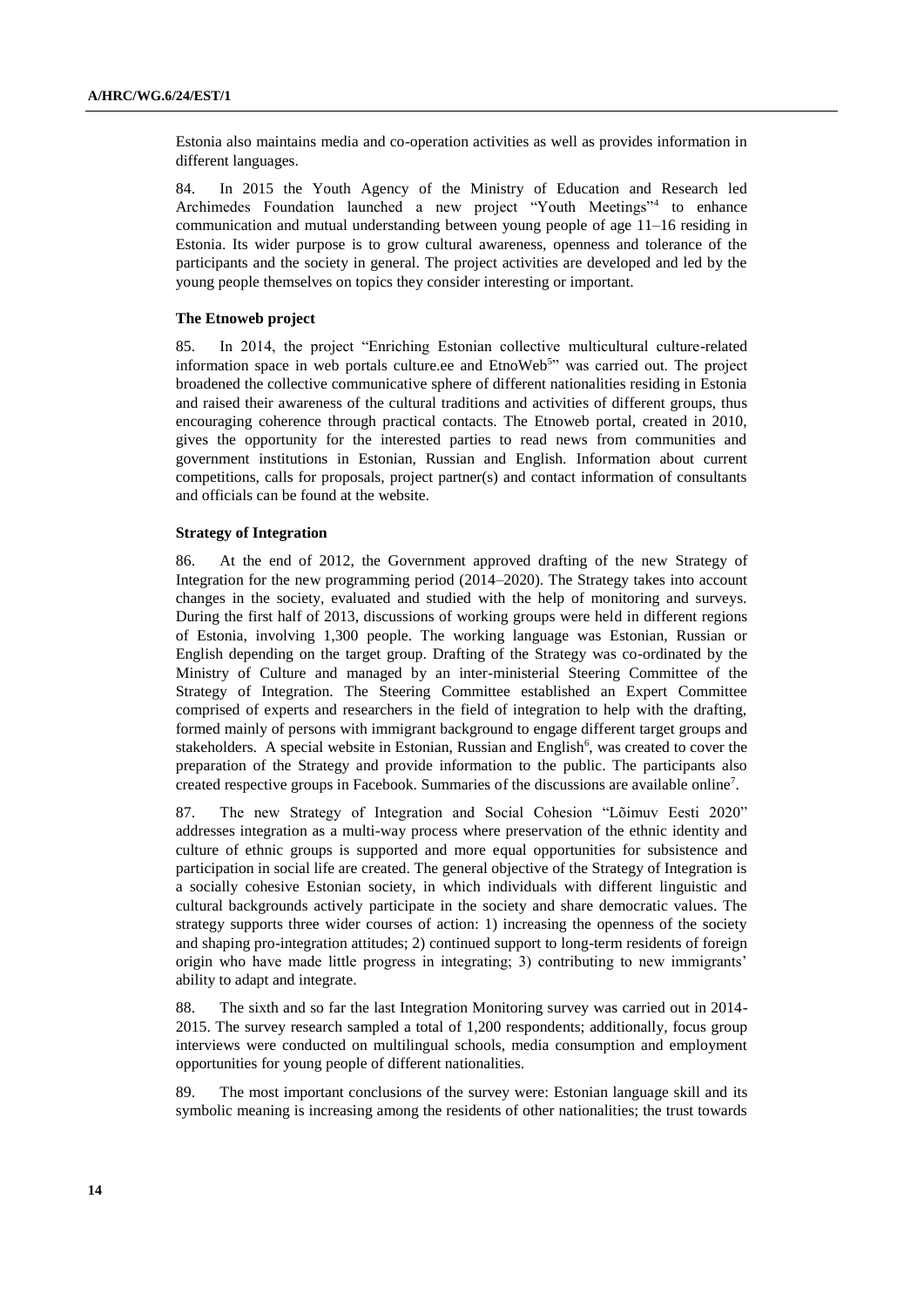state institutions continues to be higher among Estonians than other nationalities; however, the trust of young people of other nationalities towards state institutions is similar to that of young Estonians i.e. higher than that of the elderly generation, including Russian-speakers.

#### **Russian language media**

90. In September 2014, a Commission of the Ministry of Culture suggested that Estonian Public Broadcasting pay more attention to Russian language broadcasting by expanding Russian language coverage in Radio4, its web portal and Russian language news. The Commission concluded that the Russian speaking audience needs institutional support and long term strategic vision by the Public Broadcasting.

91. On 28 September 2015 the Estonian Public Broadcasting (ERR) launched its first Russian language Public Broadcasting TV channel ETV+. The new TV channel is independent and directed mainly to the Russian speaking audience. The aim of the channel is to provide a balanced high quality programme reflecting everyday life and culture in Estonia for all society groups, thus helping to further integrate the Russian speaking population and ensure an adequate picture of the Estonian society.

#### **Support for language learning**

92. The Ministry of Education and Research systematically supports language learning activities that lead to more coherent integration of the society. The Language Education Policy Profile attempts to strengthen ongoing reforms in Estonia. There are constitutional guarantees of support for minority groups who wish to maintain their language and culture.

93. The punitive role of the Estonian Language Inspectorate has considerably decreased. 1 January 2015 an amendment of the Penal Code and related acts entered into force decriminalising the number of cases where the inspectors need to impose fines. Nonsufficient command of state language is no longer an administrative offence. Language inspectors shall provide adequate and realistic amount of time in the prescription for gaining the level of state language needed in a certain occupation. No punishments have been imposed in 2015. Thus, the supportive role of the Inspectorate has increased: since 1 July 2015 it supervises the applications of private companies who want to provide language courses. The right to high quality language studies is thereby better guaranteed for the employees.

94. In formal education, it is possible to learn only in Russian as a minority language. However, on request of at least 10 representatives of a certain native language in the school or local municipality, the municipality is obliged to provide lessons of that language. The state also finances approximately 20 Sunday schools where different languages and cultures are studied at weekends.

95. For all who successfully pass A2, B1, B2 or C1 level Estonian language exam, costs of the language studies are reimbursed. The state also enables free language courses for the employees in the public sector. Extending e-learning options for levels 0-A2 based on Russian or English are available free of charge [\(www.keeleklikk.ee\)](http://www.keeleklikk.ee/).

#### **The Unemployment Insurance Fund and minorities**

96. The Estonian Unemployment Insurance Fund offers 20 labour market services to support people entering the labour market. The Fund offers services, using an individual approach to each person regardless of their nationality or language skills, identifying the person's needs and prospects in entering the labour market. In offering labour market services, the individual's professional training, work experience, needs and opportunities are considered. Clients whose employment is hindered by lack of Estonian language skills are offered Estonian language training. Consultants of the Fund counsel Russian-speakers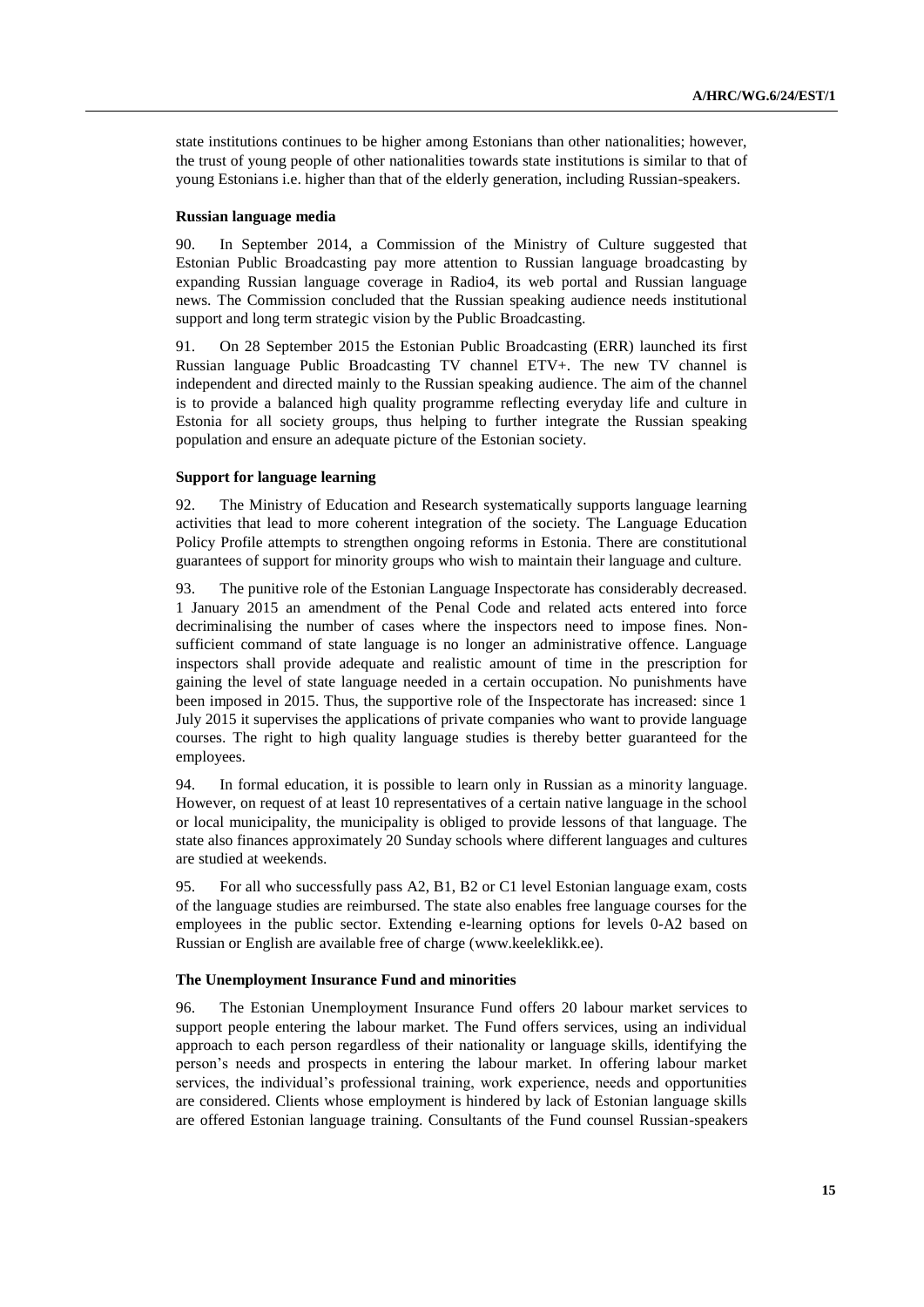in Russian, ensuring that people are informed about their possibilities and obligations. If needed, the Fund also offers counselling in English.

#### **Other integration initiatives**

97. The Youth Field Development Plan for 2014–2020 contributes to the increasing of the competitiveness of Estonian residents with a different linguistic and cultural background and to the inclusion and employment capacity of young people. The Estonian Lifelong Learning Strategy 2014-2020, the 2014-2020 Strategy of the Language Immersion Programme and the Development plan of the Estonian language 2011-2017, as well as labour market services based on individual needs contribute to the ensuring of the competitive knowledge and skills of students and adults with a different linguistic and cultural background.

#### **The rights of persons with undetermined citizenship**

98. For historical reasons, Estonia has a considerable number of persons with undetermined citizenship.<sup>8</sup> A major state policy objective is to promote acquisition of Estonian citizenship through naturalisation, minimise the number of persons with undetermined citizenship and thus encourage long term residents to become Estonian citizens. The state has constantly taken steps to facilitate this process: for example the compensation of Estonian language training costs, the consolidation of exams, and the partial or complete exemption of persons with disabilities from exams.

99. Persons with undetermined citizenship who live in Estonia have long-term relations with Estonia and enjoy social, economic and cultural rights equally with citizens of Estonia. Permanent residents are also guaranteed several political rights, thus they can vote in local elections, but not run for and elect the Parliament as that requires Estonian citizenship. There are no other restrictions to the right to participate in public affairs, including the right to form non-profit associations. Permanent residents with undetermined citizenship have rights as third country nationals with long-term residence in the EU, which guarantees them extensive rights of movement and access to employment throughout the EU. In addition, they have a right for visa-free entry to the Russian Federation.

100. As a result of the constant Government policy of integration, the number of persons with undetermined citizenship has decreased from 9% in 2007 to 6.3% in 2015. The Government continues efforts to increase the motivation among potential citizenship applicants by offering free language courses, organising information work and continuing the individual approach to citizenship applicants. For example, since February 2008, the parents of a child with undetermined citizenship are informed personally by the Police and Border Guard Board of the possibility to apply for Estonian citizenship for the child.

#### **Children and elderly persons with undetermined citizenship**

101. Amendments to the Citizenship Act that entered into force on 13 February 2015 released applicants older than 65 years of age, applying for Estonian citizenship from the obligation to take the written part of the Estonian language exam.

102. An amendment to the Citizenship Act that will enter into force on 1 January 2016 will guarantee the right to acquire Estonian citizenship by naturalisation from the day of birth to all children born in Estonia to parents with undetermined citizenship, if the parents have legally resided in Estonia for at least 5 years at the time of the child´s birth, and therefore serves to halt the perpetuation of statelessness. The parents of the child have the right to refuse this opportunity within 1 year.

103. Minors under 15 years of age, born in Estonia before 1 January 2016 acquire Estonian citizenship by naturalisation starting from 1 January 2016 if their parents or a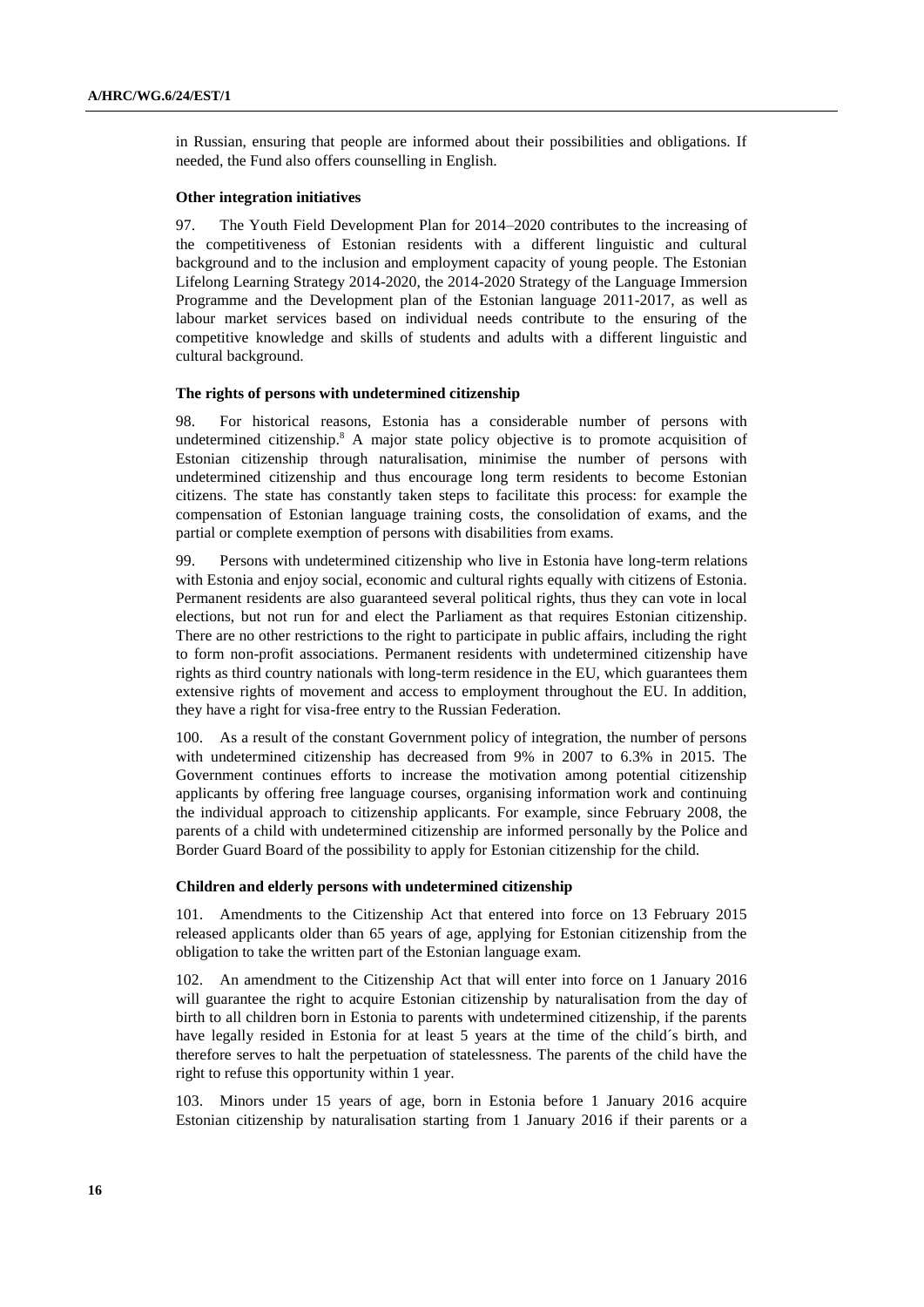single parent have been residing in Estonia for at least five years by the time of birth of the child and if they are not considered citizens by any other State on the basis of any legal act in force. The parents of the child have also the right to refuse this opportunity within 1 year.

#### **The Roma**

104. The Estonian Ministry of Culture has compiled a National strategy for Roma integration.<sup>9</sup> The document is an integrated set of policy measures within Estonia's social inclusion policies. The objective is to mainstream Roma inclusion into all public policies aimed at the gradual elimination of poverty and social exclusion among marginalised Roma communities, in particular in the areas of education, employment, health and housing.

#### **Third country nationals and asylum seekers**

105. Estonia has taken steps to improve the situation of asylum seekers. Until 2014, the Accommodation Centre for Asylum Seekers was located in Illuka Parish in Ida-Viru County. In 2013, the Ministry of Social Affairs subscribed a private company, Hoolekandeteenused AS to provide accommodation services for asylum seekers. Since 2014, the accommodation centre is situated in Vao Village in Lääne-Viru County. Access to public services, including education, labour market and health care services in the new location is better than in the previous location. Asylum seekers living in the accommodation centre are granted access to health care without charge and provided with medication prescribed by a health care professional.

106. Estonia complies with the European Union (EU) legislation on the standards for the qualification of third-country nationals or stateless persons as beneficiaries of international protection, on a uniform status for refugees or for persons eligible for subsidiary protection, and on the content of the protection granted. Amendments to the Act on Granting International Protection to Aliens and other related legal acts have been prepared to transpose further EU legislation relating to the granting and withdrawing of international protection and to the standards of reception. The EU legislation upholds the standards of the 1951 Convention on the Status of Refugees as supplemented by the 1967 Protocol as well as other related international conventions.

# **I. Persons with disabilities and elderly persons**

# **Ratification of the Convention on the Rights of Persons with Disabilities and its Optional Protocol**

107. Estonia ratified the Convention on the Rights of Persons with Disabilities and its Optional Protocol in 2012. Preparations to nominate the Gender Equality and Equal Treatment Commissioner as the independent monitoring mechanism started in 2015, including amendments in legislation and allocating the necessary resources.

108. After the ratification, the Ministry of Social Affairs became the focal point of the Convention. Every ministry is responsible for the implementation of the Convention in the scope of its responsibilities to mainstream disability issues and foster the Convention's implementation.

## **Special Care Development Plan**

109. The Special Care Development Plan 2014-2020 (adopted in 2014) aims to provide equal opportunities for self-realisation of people with special mental needs, develop high quality special care, and continue the reorganisation of special care homes according to deinstitutionalisation principles.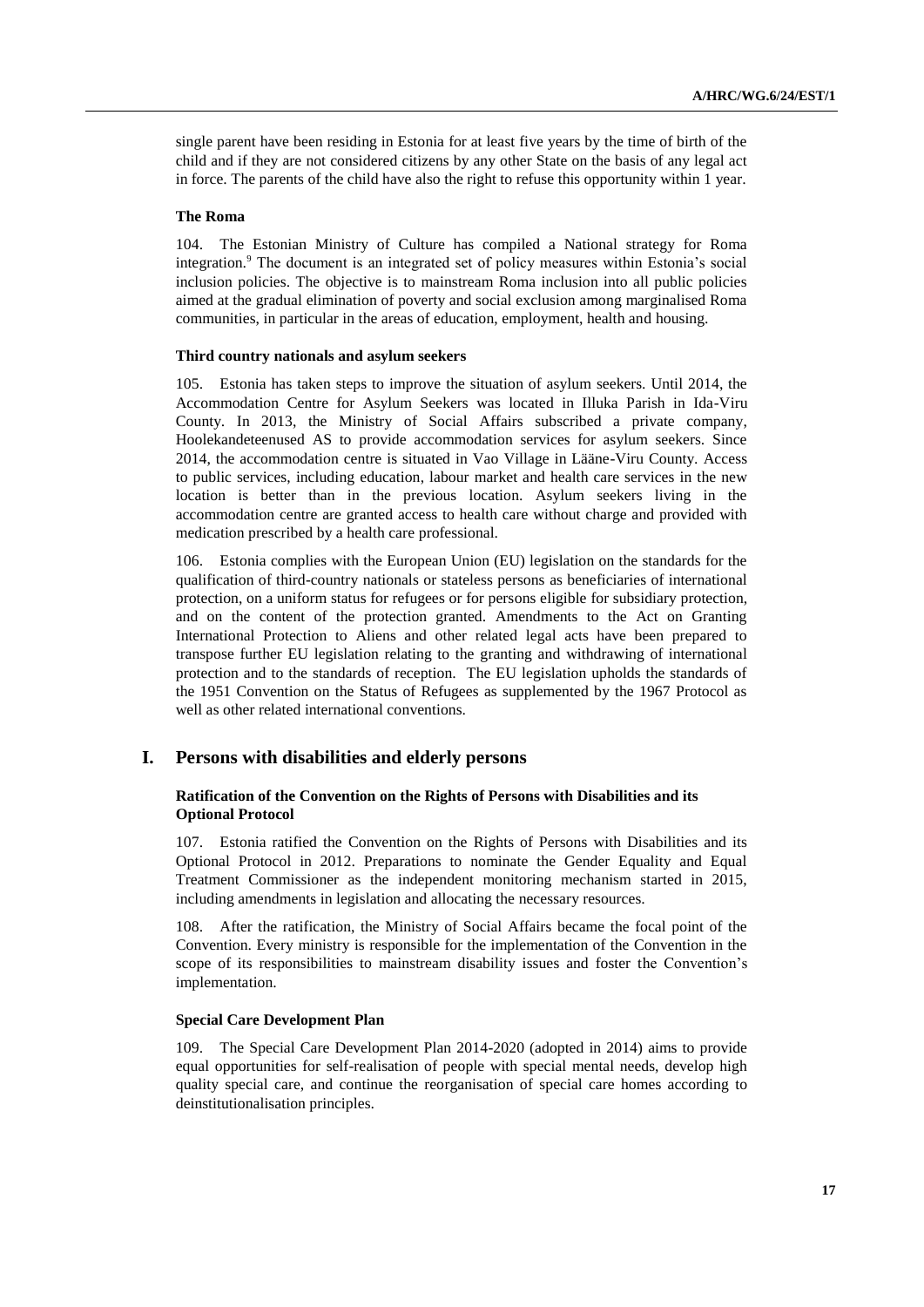# **Co-operation Agreement for Ensuring Social Protection for Persons with Disabilities or Health Damage**

110. On 18 November 2014, twelve organisations signed a Co-operation Agreement for Ensuring Social Protection for Persons with Disabilities or Health Damage, open for all organisations. The Agreement describes principles and measures to develop preventive actions, increase employment among persons with reduced work capacity, develop and increase the availability and accessibility of supportive labour market and welfare services, promote and increase the accessibility of education and increase public awareness.

#### **Rights of persons with disabilities**

111. Pursuant to the Constitution, everyone is equal before the law and people with disabilities have the same human rights and fundamental freedoms as everybody else in Estonia, including the right to vote and the right to be elected.

112. The possibility to exercise one's right to vote is guaranteed by numerous alternatives of voting. If a person not staying at his or her place of residence is unable to vote in his or her voting district due to the state of health or for another reason, he or she may submit a written application during the early voting period to vote in advance at his or her actual location (e.g. in hospital, nursing home, a residency not registered as place of residence of the person. To vote at one's location in advance, one must submit a written application to the local responsible office on the last day of advance voting at the latest.

113. If a person is unable to vote at his or her polling station on the election day due to the state of health or another valid reason, he or she may apply for voting at home, submitting an application either in writing or by phone. An application by phone to the local election committee in charge may be submitted on the election day. Every voter also has the opportunity to vote electronically online at municipal and parliamentary elections and elections to the European Parliament. Using an ID-card or mobile-ID, the voter may cast the vote from home. Voting options are described on the voter card, sent to every voter. Contacts of the local voting committee can be found on the voter's card or at the website of the National Election Committee<sup>10</sup>.

114. The Constitution guarantees everyone's right to recourse to the courts. Persons with disabilities have full procedural legal capacity, they can exercise all procedural rights and obligations independently, unless this right has been explicitly restricted by a court. Estonian procedural law provides that if a participant in a proceeding is deaf, mute or deafmute, the course of the proceeding must be communicated to him or her in writing or through an interpreter or translator during the proceedings. The Code of Criminal Procedure further provides that investigative authorities, prosecutors and courts are obliged to ensure effective communication with persons with disabilities. The Code stipulates that the criminal defence counsel's participation in the entire criminal proceedings is mandatory if the person's mental or physical disability renders him or her unable to defend himself or herself or if the defence is made difficult by it.

115. Whereas judicial proceedings are public as a rule, a court may declare a proceeding or session to be closed, inter alia in the interests of a minor or a person with a mental or intellectual disability, and in particular in order to hear the statements or testimony of such person.

#### **Elderly persons**

116. Active Ageing Development Plan 2013-2020 (adopted in 2013) aims to promote an ageing friendly society and ensure the quality of life and equal opportunities for elderly persons. Measures and activities are planned to increase elderly people's participation in society, participation in the labour market and lifelong learning, increase satisfaction with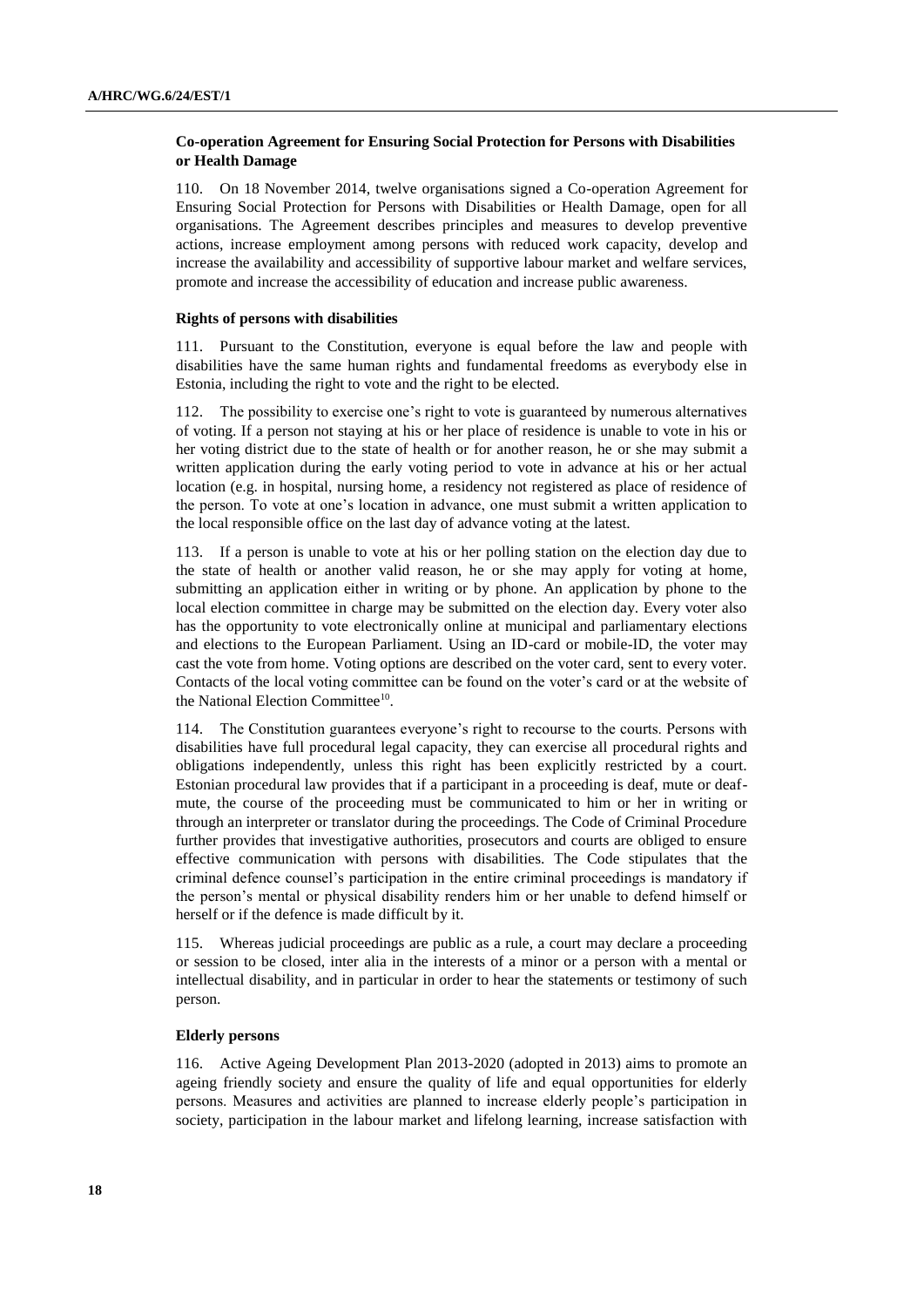working life and promote their health and everyday coping. The aims in four policy areas are supported by overarching principles on creating age-friendly life environment and attitudes, values and practices supporting active ageing; increasing people's awareness and knowledge of the matters related to active ageing (including the needs, resources and opportunities of elderly persons); and supporting cooperation and coordinated activity for the provision of innovative and successful solutions and for the achievement of established goals. The plan also serves as a basis for drawing up the Welfare Development Plan 2016- 2023, and in the framework of the latter, a detailed action plan for the policy on the elderly will be elaborated.

# **J. The pension system, family allowances and labour market measures**

## **Helping incapacitated persons back to work**

117. In 2012, Estonia launched a reform of the incapacity for work scheme to increase the supply of workforce, reduce the health risks faced by employees, preserve the working ability and prevent the unemployment as well as raise the competitiveness of risk groups in labour markets.

118. Under this reform, the assessment of work ability, the payment of benefits and the provision of services are directed towards helping persons with disabilities or health damage return to the labour market. The assessment of work ability will replace the assessment of incapacity for work. The individual will gain access to rehabilitation possibilities at the earliest stages of incapacity for work, to avoid long term health damage. In other cases, requalification/training together with activation measures will be provided.

119. The cornerstone of the reform is active labour market services to help people with reduced working ability return to the labour market. New measures are designed to respond to the needs of people with reduced ability to work: temporary sheltered employment, transportation support, work-related rehabilitation, mobile counselling, and experience based counselling.

#### **Improvement of social welfare services**

120. To guarantee the quality of the rehabilitation service, it will be divided into two parts: vocational rehabilitation and social rehabilitation. Such division enables to offer better-targeted services that result in higher effectiveness. Persons with partial capability of work will receive rehabilitation services, linked with their (possible) employment. The maximum amount of their services will increase compared to the current budget that enables clients to receive services with shorter waiting time and in greater amount. Children, elderly people and people incapable to work will receive services that increase their social coping.

121. In 2012, the guidelines for voluntary social welfare services were elaborated to improve the delivery of services and the provision of information to both service providers and the people in need of these services and their family members. The New Social Welfare Act that sets minimum requirements for the local government welfare services and thus improves their quality was adopted in December 2015 and will enter into force in 2016.

#### **Unemployed persons**

122. Estonia continues to provide labour market measures to unemployed people to help them return to the labour market. People can benefit from different counselling services (career guidance, job search workshops, psychological counselling), measures to help gain skills (work practice, training) or help in business start-up (start-up subsidy and mentoring). To help people with partial work ability, there is support for the adaptation of workplace or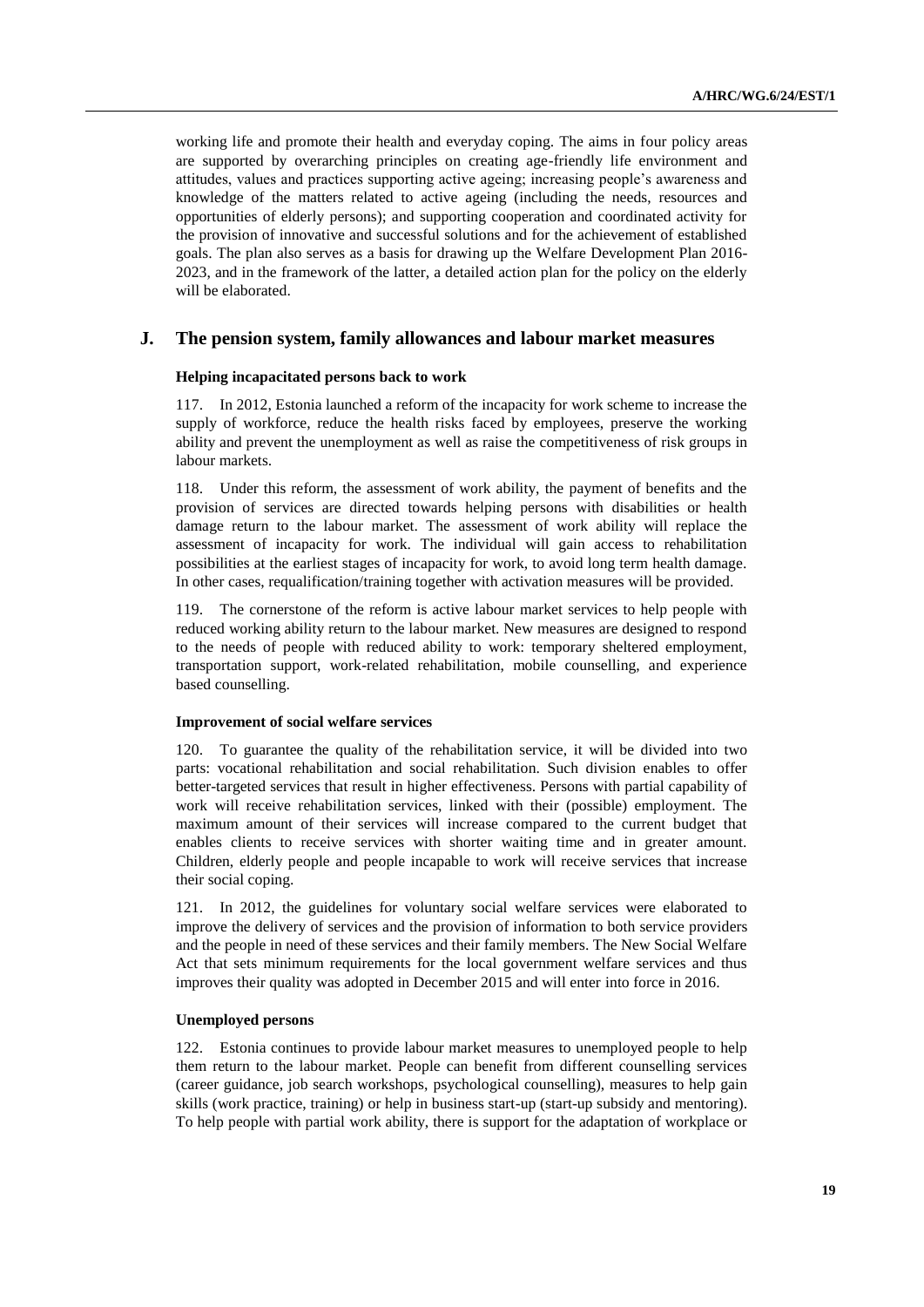covering the costs of special equipment and services, which helps cover the costs of working with a support person.

# **Vulnerable persons**

123. Resources are allocated to help young people and long-term unemployed enter and return to the labour market. There are measures, supporting old-age pensioners; for example since the beginning of 2015, old-age pensioners who are looking for work can benefit from labour market services and career guidance is provided to people who are not working or not active in the labour market, to facilitate smoother transitions into the labour market. Since 2015, EU Funds are used to provide additional food support for the most deprived people.

# **K. Education**

#### **Inclusive education**

124. The Estonian Lifelong Learning Strategy for 2014–2020<sup>11</sup> sets policy targets for inclusive education, whereas the development of inclusive competence-based national curriculum, the inclusion of national minorities, teacher education, and educational counselling are set as sub-goals.

125. In autumn 2014, a regional educational and career counselling network of so-called Pathfinders was initiated. This brings a high level professional counselling service close to home for every student in Estonia and pays special attention to pupils with special educational needs.

126. According to Estonian Integration Monitoring 2011, the proficiency of non-Estonian speaking residents in the national language is improving. The transition to Estonian language in gymnasiums ended in 2014. Since 2014/2015 at least 60% of compulsory subjects in schools with the Russian language of instruction are taught in Estonian. The results of state exams and self-assessment of schools show that the level of academic knowledge has not decreased and the command of Estonian improves year by year.

127. The transition to Estonian language of instruction is not compulsory in basic schools but teaching and learning of Estonian is supported by several state level measures such as financial support for schools, teacher trainings and curriculum development. The Ministry of Education and Research is currently organising a state-wide competition of ideas to develop a digital study material supporting the learning of Estonian in Russian language schools, combined learning of subject and language and for using in schools with Estonian language of instruction to support students with a different native language than Estonian. In 2015/2016 there are 81 basic schools with the Russian or mixed Estonian and Russian language of instruction in Estonia, there are only nine schools where no subject besides Estonian as a state language is taught in Estonian.

128. Estonian language immersion programme is growing extensively popular – approximately 50% of Russian language schools have joined the programme. Different studies indicate that students who have passed the language immersion programme will reach command in three languages – Estonian, Russian and English – and succeed in other subjects as well.

129. The Universities Act stipulates that the standard period of study is extended by up to one academic year for a student who is not proficient in Estonian, if (s)he studies Estonian in depth under the conditions, established by the minister responsible for the area.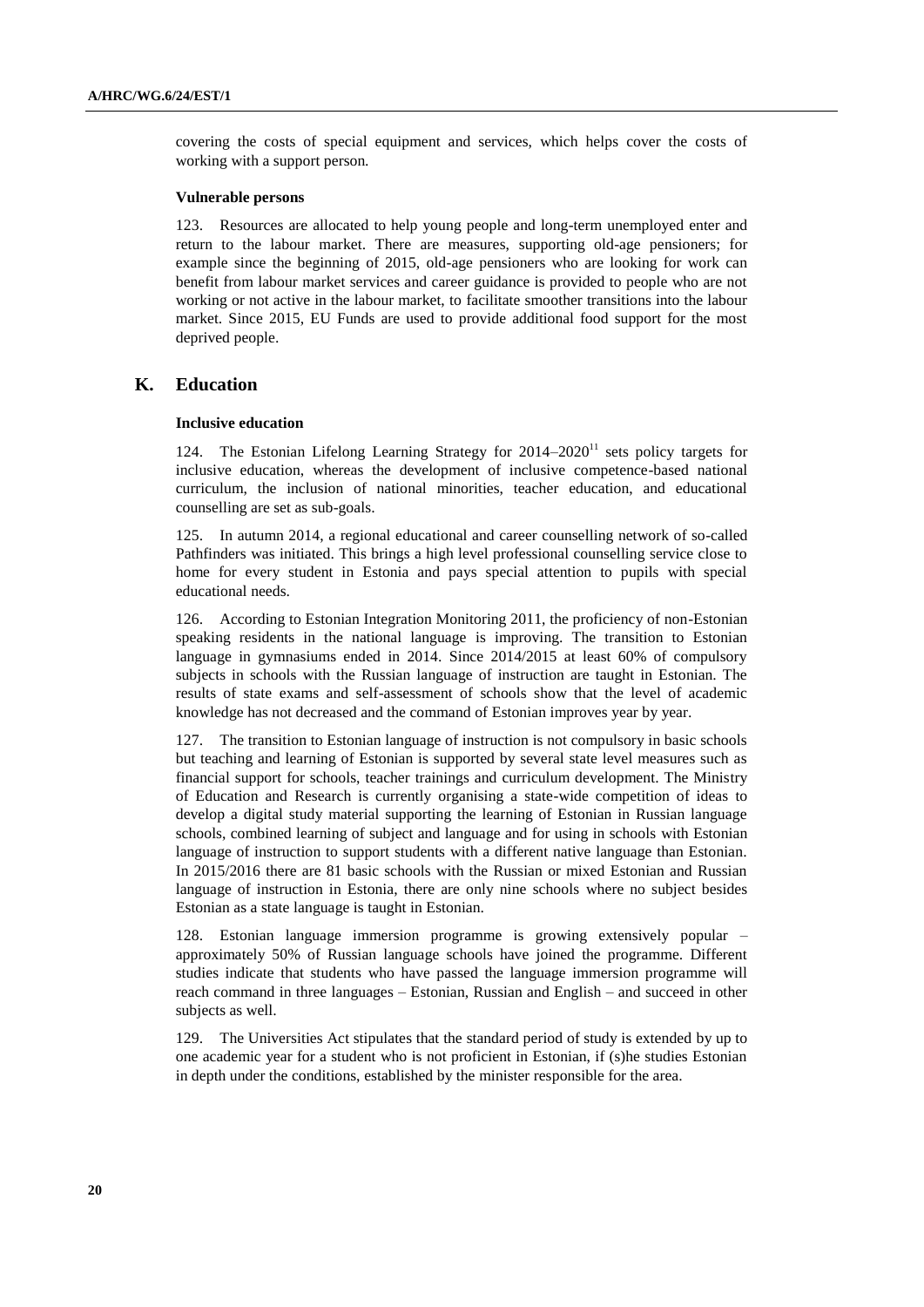#### **Human rights education**

130. Pursuant to the Estonian Basic Schools and Upper Secondary Schools Act, human rights are core values of general education. Schools shall build up a school culture respecting democratic and human right values. Within the learning process, human rights are connected with the core competences (e.g. value and cultural; social and civic; selfawareness; communication competence) described in the general part of the national curriculum.

131. Human rights education in connection with value education, media literacy and critical thinking is a target for the General Education Programme 2016-2019 (part of the Estonian Lifelong Learning Strategy 2020). According to the Programme, a concept of human rights education as a cross-curricular topic in Estonian education system will be developed by 2017.

132. The Ministry of Education and Research consistently co-operates with human rights NGOs. In co-operation with the Human Rights Institute, the Council of Europe manual on Human Rights Education with young people COMPASS was published in Estonian in 2014. Also, training for trainers in the field of human rights education was organised.

133. Human rights are also considered in the curriculum of the Estonian Academy of Security Sciences (EASS). EASS provides internal security education at three levels (vocational, applied higher and masters education) for police, prison, rescue, taxation and customs services. Lifelong learning services are provided for all target-groups. Human rights have a special attention in police and corrections (prison service) curricula.

134. In August 2015 Regional Summer Academy for the Baltics organised in cooperation with the Council of Europe, the European Wergeland Centre, the Estonian Ministry of Education and the Estonian Institute for Human Rights took place in Tallinn. Adapted to national and regional priorities, the Academy combines a school-wide approach to human rights, democratic citizenship and history education. Sharing a common past, the three countries will benefit from a programme that helps their multicultural societies create spaces for dialogue and reinforce a culture of co-operation.

# **IV. Achievements and shortcomings**

135. Since the first UPR cycle in 2011, among many developments, Estonia has substantially reformed its Penal Code and taken decisive steps to combat violence, including domestic violence. Despite the times of economic hardship, crime is in decline and the number of prisoners is steadily decreasing. In 2016 The Government will consider amendments to Penal Code involving FGM, stalking, forced marriages and prohibition of buying sexual services from trafficking victims.

136. The institution of the Ombudsman for Children was established; its duties are fulfilled by the Chancellor of Justice.

137. The amendment to the Citizenship Act will guarantee a right to acquire Estonian citizenship by naturalisation to children born in Estonia to parents with undetermined citizenship and therefore serves to halt the perpetuation of statelessness.

138. Estonia has become a party to the Convention on the Rights of Persons with Disabilities and is setting up an independent monitoring mechanism of the implementation of the Convention. Also, decisive steps to reform the social welfare framework for the disabled and other challenged social groups have been taken. The important issue of taking proper care of the disabled, the elderly and children has reached the centre of attention of